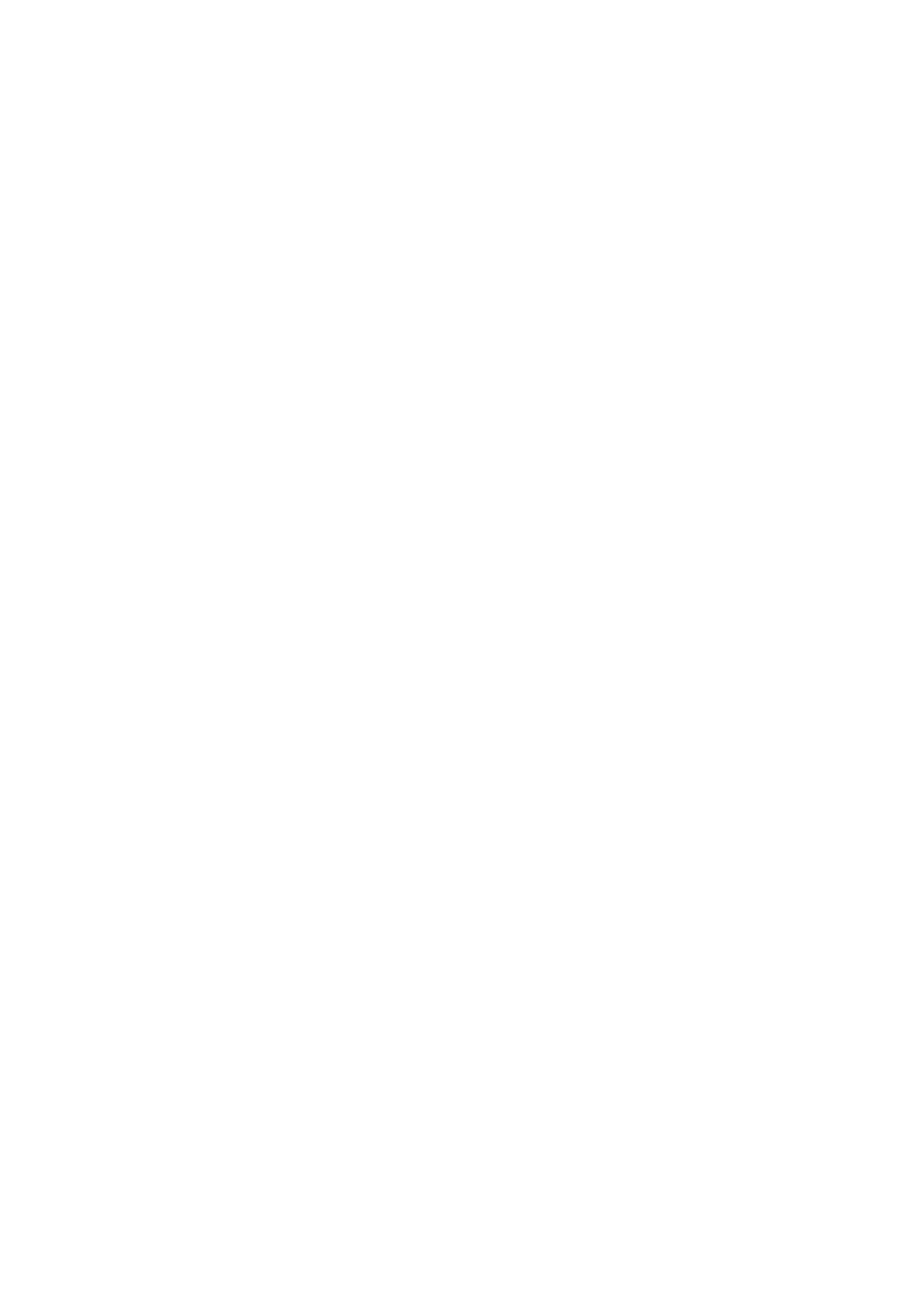

## **Introduction**

This document details the changes that have been made from the BREEAM In-Use International 2015 scheme to the BREEAM In-Use International V6.0.0 scheme. These changes reflect learnings from the operation of the BREEAM In-Use International 2015 scheme, feedback from stakeholder consultation and ongoing wider industry engagement.

### **Overview**

The update will streamline the BREEAM In-Use (BIU) process for all building types undergoing assessment to deliver the value associated with BREEAM In-Use certification more efficiently. It will also allow the BREEAM In-Use scheme to better respond to market drivers, such as the need to assess and certify the sustainability performance of operational residential buildings and align with other certification and reporting systems. A residential version of BREEAM In-Use has been active as a pilot version for over a year and feedback received has been considered for the final launch of V6.

The update sees a revision to the BREEAM In-Use certification cycle. This has been updated to provide flexibility to modify an assessment whilst the assessment is certified, to increase the length of the certificate's validity and enhance performance of the asset throughout if desired.

The BREEAM In-Use scheme will continue to be available internationally, providing a sustainability framework to assess the operational performance of existing commercial and residential buildings.

## **Consultation**

All BREEAM Schemes are underpinned and driven by science and research. Building on this, BRE Global is committed to seeking feedback and comments from our clients, the BREEAM Assessor community and other stakeholders to ensure BREEAM is developed using their invaluable insight and experience of BREEAM in practice. The BREEAM In- Use International Commercial V6 manual was released for consultation in August 2019 for 6 weeks. During this time, we also ran an online webinar to take stakeholders through the main changes between 2015 and V6. We also completed a formal process of consultation and approval to UKAS standards with input from independent peer review and the BRE Global Governing Body. The feedback received has been considered to finalise the manual. In considering the feedback we have worked to ensure balance between robustness, sound science, technical practicality as well as applicability to different asset types and regions.

The BREEAM In-Use Commercial Scheme Update V6 External Consultation Feedback and Outcomes document, available on the [BREEAM website,](https://www.breeam.com/discover/technical-standards/breeam-in-use/) summarises the wide range of feedback received throughout the scheme update process along with the outcome of the review and BRE's response.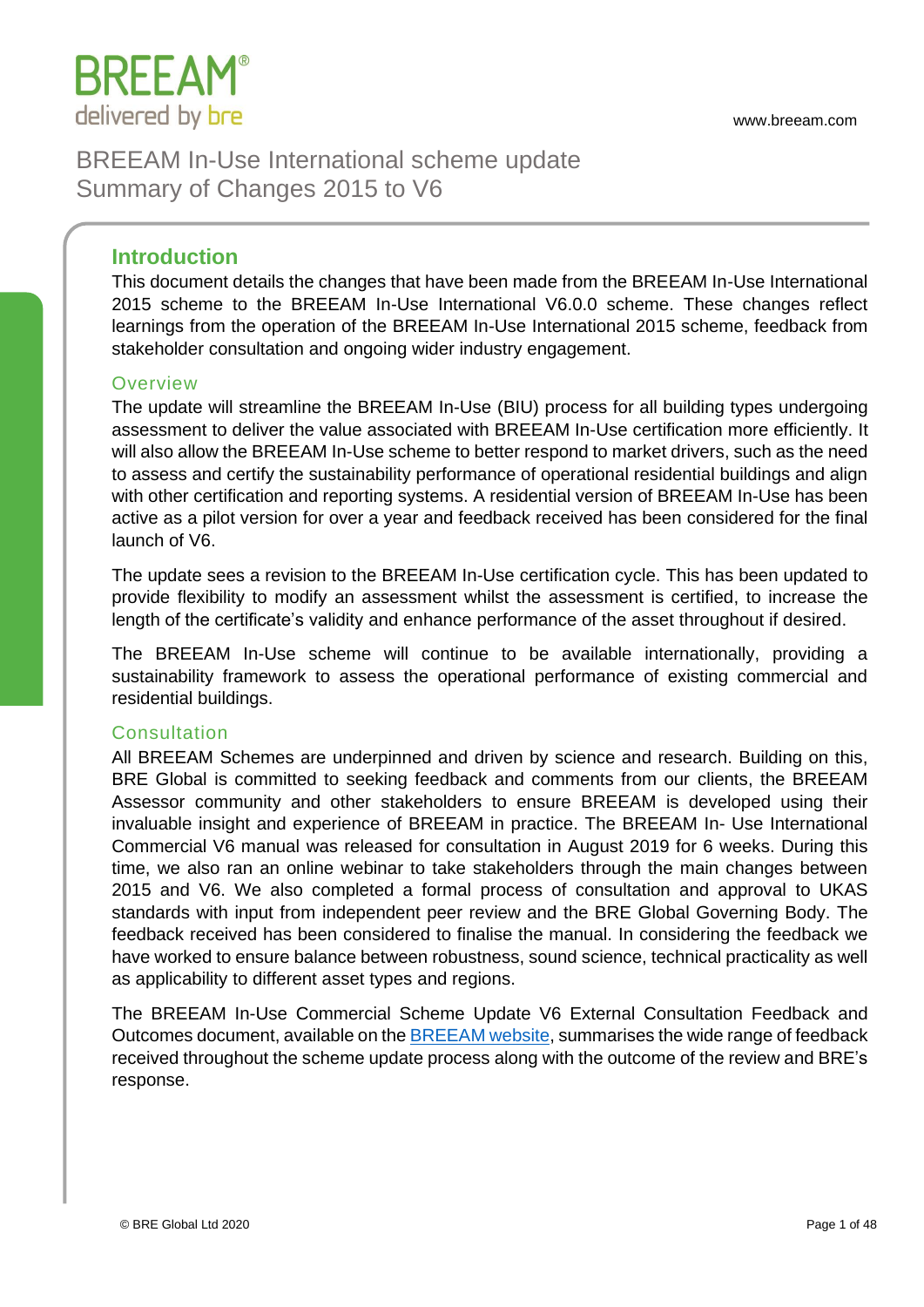

## **Operational update**

## BREEAM In-Use certification cycle

The certification cycle within BREEAM In-Use International V6 has been updated to provide flexibility to modify an assessment whilst the assessment is certified and to increase the length of the initial certification period. Please see below for an explanation of the key elements of the new cycle.

### Assessment registration

As with BREEAM In-Use International 2015, the measurement registration will be valid for up to 12 months, or until certification is requested – whichever is sooner.

### Initial Certification submission – 3 Year certificate validity

At the point that the Assessor submits the assessment to BRE Global for certification, the open measurement will be locked (whilst the assessment is undergoing QA checks by BRE Global). Upon successful completion of the QA check BRE Global will issue a **3-year certificate** to the Assessor. This will feature the Issue Date (e.g. 20<sup>th</sup> April 2020) and the Expiry Date (e.g. 20<sup>th</sup> April 2023).

The introduction of a 3-year certification cycle will reduce the frequency of assessment verification required by an Assessor. The removal of certificate 'renewals' eliminates the administrative process of 'Confirmation of no significant changes', which is currently required by the Portfolio Owner and Assessor on an annual basis. Increasing the length of the certificate also reduces the risk of an asset 'falling out' of certification.

### Open measurement – Post certification

At the point that the 3-year certificate is issued to the BREEAM In-Use Assessor, the assessment within the BREEAM In-Use online platform will automatically 're-measure' (open) to enable modifications to the assessment if required. This will allow users to continue tracking asset performance for the duration of the certificate's validity and enhance performance of the asset throughout the period if desired.

The online platform will provide notifications when changes made to the performance overall are approaching what BREEAM defines as a 'Significant Change'. The threshold for what is determined as a 'Significant Change' has been amended from a change of 5% or more (to the overall score per assessment Part) to a change of 10% or more (to the overall score per assessment Part).

Changes made to an open measurement may or may not prompt the need for mid-cycle certification (see below

### Mid-cycle certification submissions

If at any point during the first 2 years of the certification, a client wants to recognise the changes that have been made to the assessment, the assessment can be submitted to BRE Global for an update to the certificate. This will enable clients to make various amendments to their assessment during the certification cycle without causing unnecessary costs and complexity. This supports a continuous improvement approach that is at the core of the BREEAM methodology.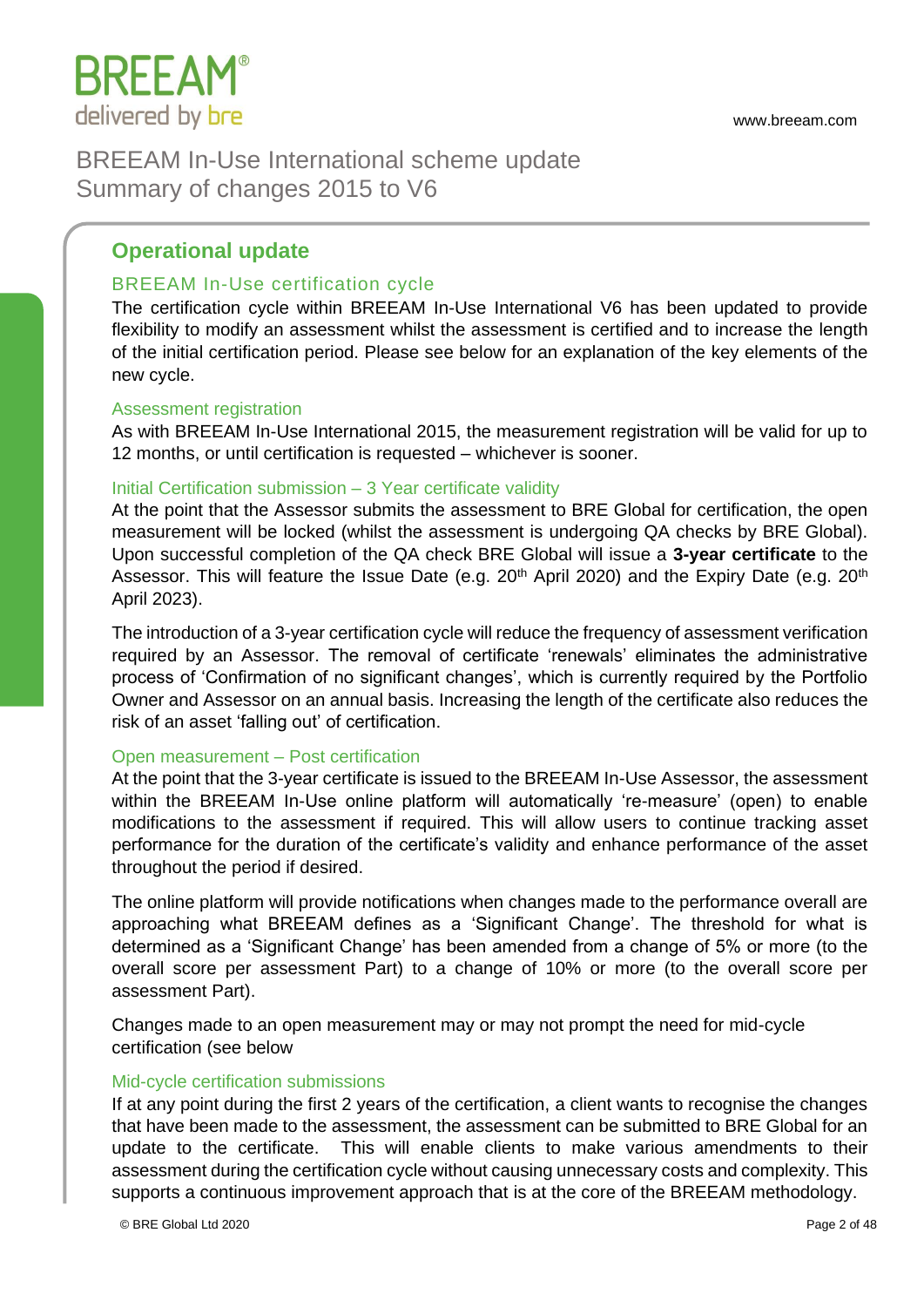

Mid-cycle changes may be required for the following reasons:

- **The asset is being assessed against a new Part.** For example, where Part 2 certification is being pursued for an asset that is already certified to Part 1
- **'Significant' changes have been made to the asset or its management.** Significant changes are those made to the asset or its management that result in an increase in the overall rating of 10% or more. The online platform will automatically calculate the percentage change based on the inputs entered in the online platform. If significant changes have been made, the certificate can be updated but will require a QA check.
- **Not significant changes.** If no significant changes have been made to the asset, the certificate can be renewed, and the asset is only subject to a site visit every three years when the certificate is due for renewal.
- **Changes to the Basic Building Details.** The assessment can in these circumstances be submitted to BRE Global for an update to the certificate.

BRE Global has introduced a Desk Based Audit verification option for Assessors. This provides an alternative verification route in situations where minor changes (Not significant) to assessments are to be recognised on the certificate.

A QA check will be conducted by BRE Global for all mid-cycle submissions. When the certificate is issued, the existing certificate will be updated to reflect the changes to the assessment and the certificate initial expiry date will remain fixed.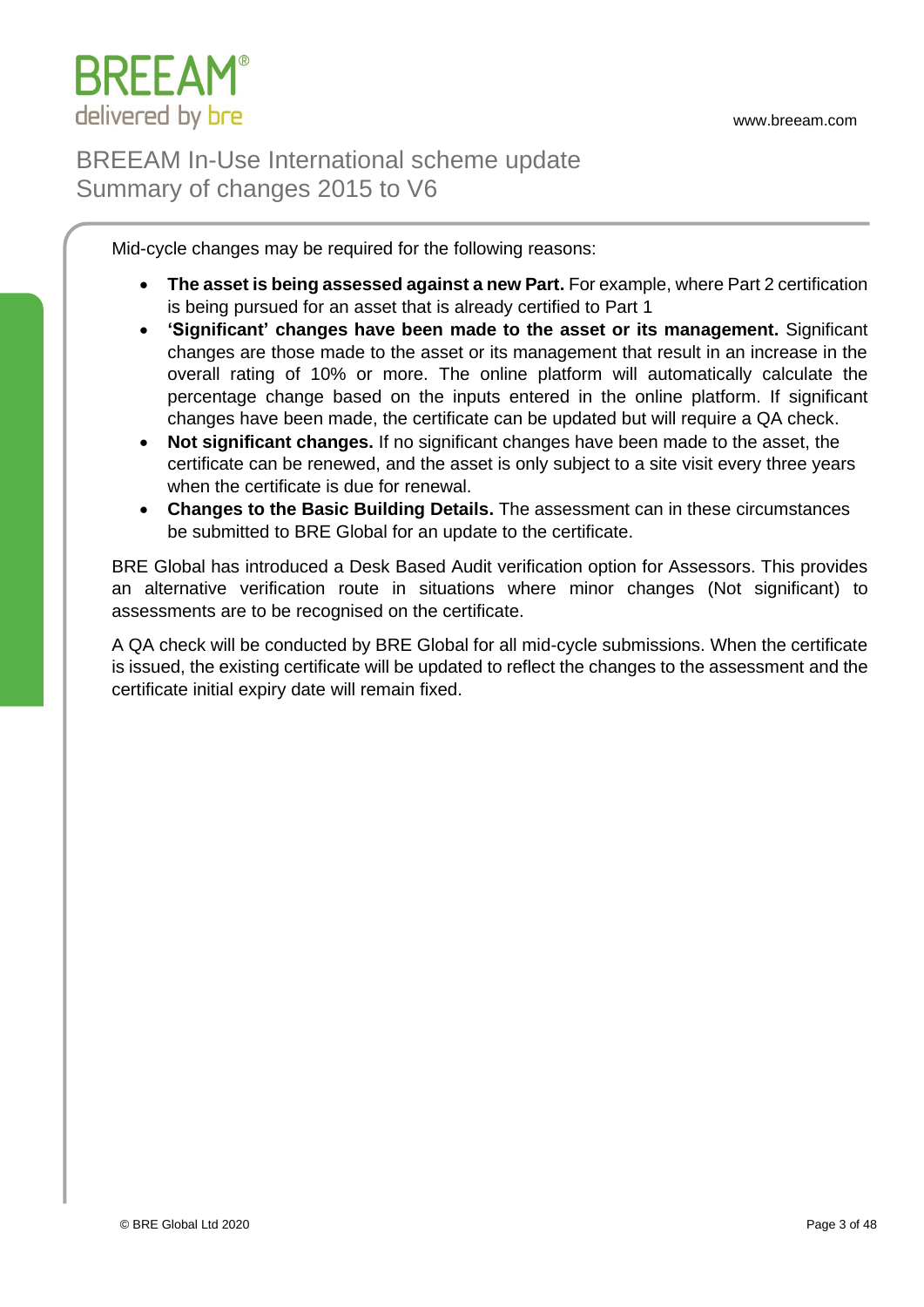



## Amendment of version numbering

BREEAM schemes globally are moving away from using the 'year published' as the version and towards more simple number structures. The updated scheme will be called BREEAM In-Use International Commercial V6.0.0.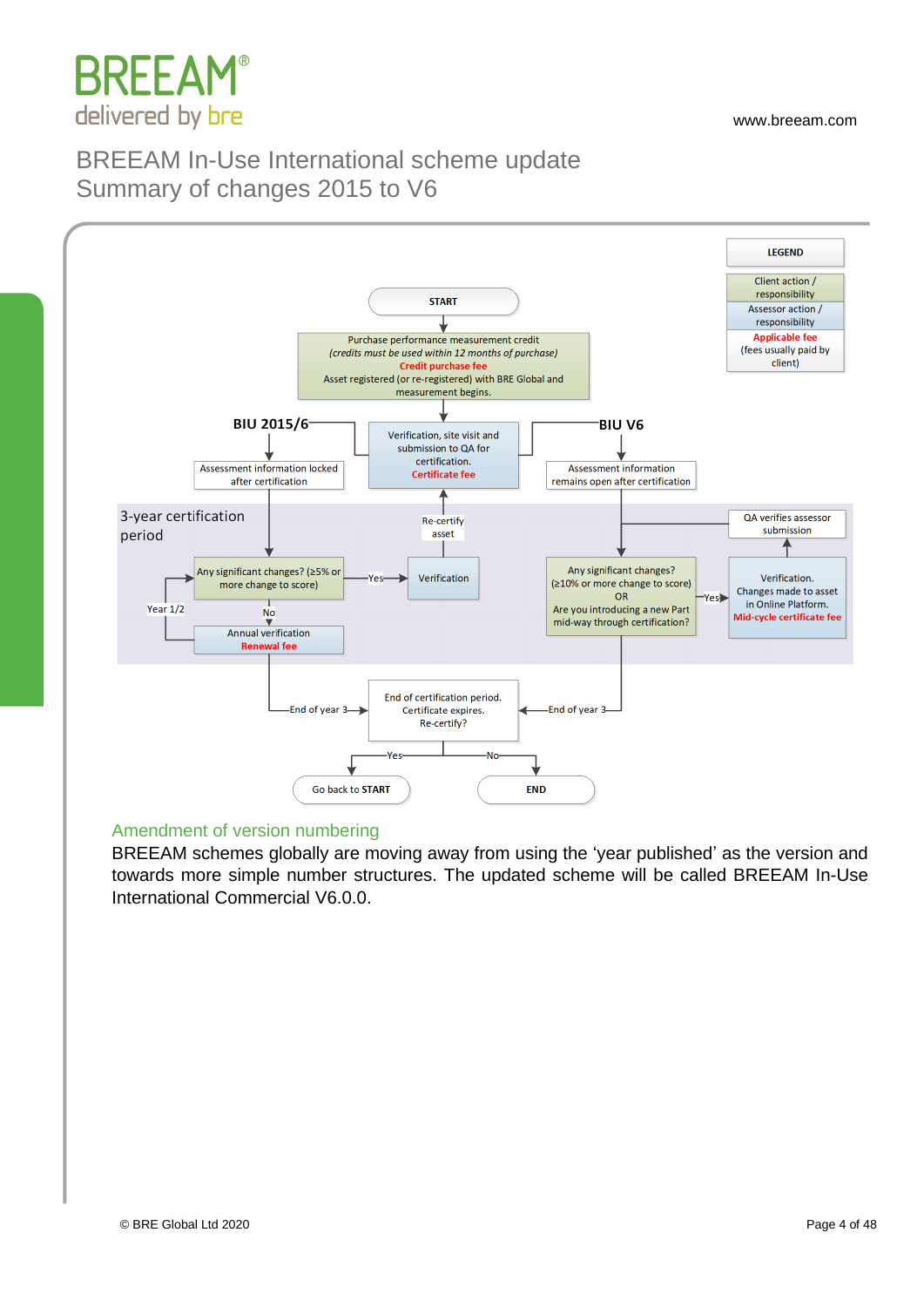

### Transition from 2015 to version 6

Registrations for BIU 2015 can still be made for up to a year after the launch of BREEAM In-Use V6. The timing of the registration or re-certification will dictate which scheme can be used:



## **Technical update**

## General changes

The following areas have been updated to improve the readability of the manual.

### Renaming of parts

Part 2 has been renamed as 'Management Performance' (previously 'Building Management') to better reflect its aim and overall purpose. This also provides further consistency with Part 1 (Asset Performance).

### Revision of scope: Eligibility criteria

The eligibility criteria have been reformatted and edited to include criteria for assessments which may contain vacant space. This has been introduced to ensure that an accurate energy benchmark can be calculated.

### Articulation of value

Summary, context and value statements have been provided for each Category and each Assessment Issue (Issue) within the Categories. This provides more understanding as to why the questions have been asked and what each Issue aims to achieve.

### Streamlining of answer options

The options to select "Don't know" or "Other" have been removed from all issues (except for the Energy category).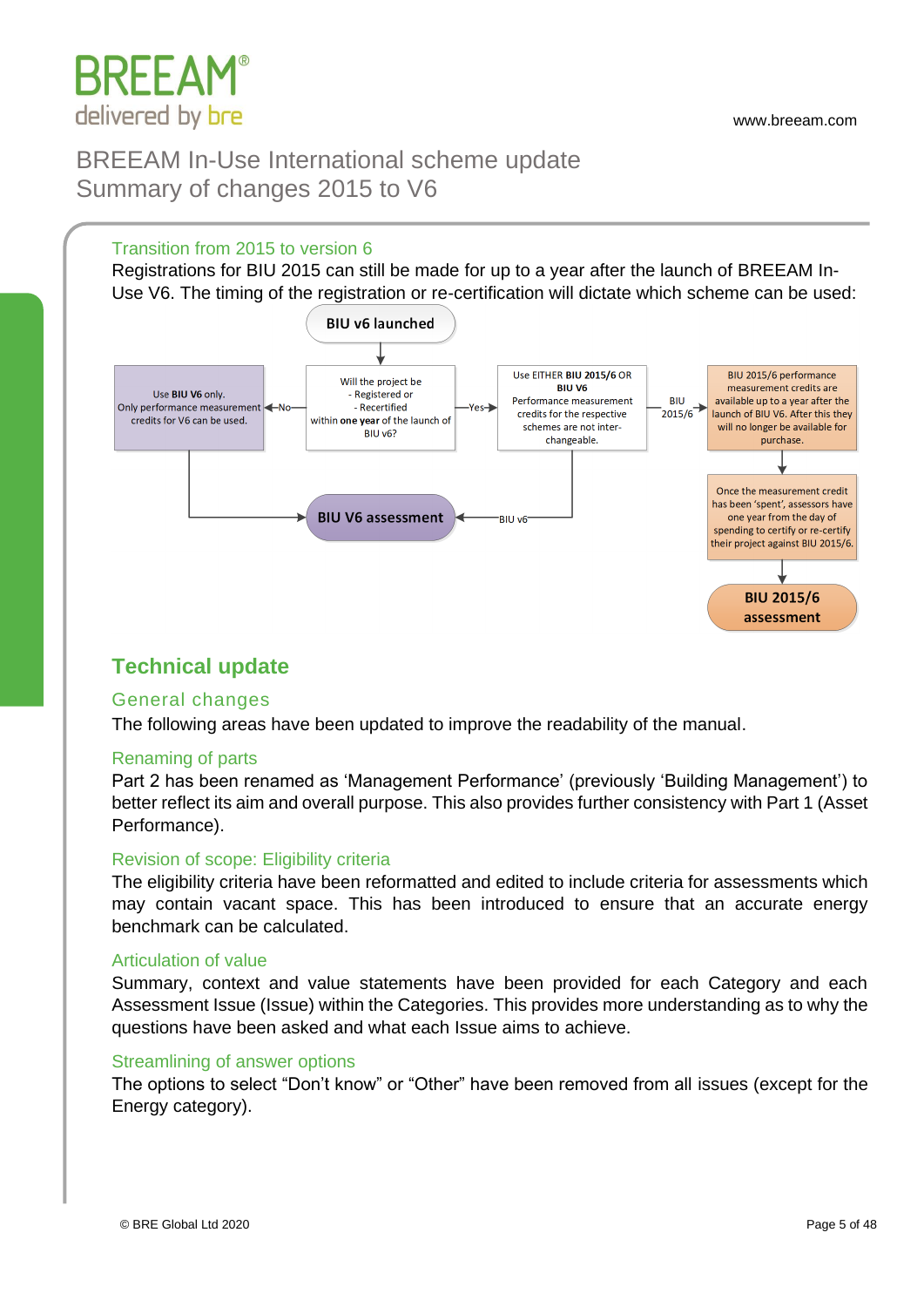

### Introduction of two new categories

Two new categories have been introduced in the updated scheme which will replace the Materials and Waste categories in the BREEAM In-Use International 2015 scheme; Resilience and Resources.

### Resilience

BREEAM recognises that resilience is becoming a key aspect in understanding the sustainability of a building. As such, we have added a new Resilience category for Asset Performance and Management Performance. This category encourages the consideration, and consequently, proactive management of any physical or climate-related risks to the asset. Some issues in this category have been moved from the existing Materials category and some are new to this version of the standard. Please see Table 5 and 6 below for more details.

#### **Resources**

In recent years the construction industry has improved recycling and reuse rates of construction waste. The circular economy concept has provoked many in the industry to rethink how resources are considered; towards a circular rather than a linear 'take-make-waste' model. What was previously seen as 'waste' is now considered to be a potential source of resources that can be exploited rather than disposed of. BREEAM has brought the issues previously in the 'Materials' and 'Waste' categories together into a single 'Resources' category to better address these circular economy principles. Please see Table 5 and 6 below for more details.

### Significant changes two categories:

### Health and Wellbeing

The Health and Wellbeing assessment issues in the BREEAM In-Use International 2015 scheme were comprehensively reviewed as part of the update process, to ensure that these reflect current good and best practice for existing buildings and, where possible, to align with approaches in the BREEAM New Construction schemes. For most existing assessment issues, further guidance has been added in order to make the question set more robust and to provide clarification on how the assessment criteria should be applied. Different performance levels have been introduced to many assessment issues in order to avoid an 'all or nothing' approach to achieving credits. As part of this process, several of the 2015 assessment issues have been merged, relocated or renamed for V6. Due to the level of change, many assessment issues have also been renumbered.

### **Energy**

The Energy assessment issues in the BREEAM In-Use International 2015 scheme were comprehensively reviewed as part of the update process to ensure that these reflect current good and best practice for existing buildings and, in the case of the asset calculator, to improve the accuracy of the assessment. The scope of energy efficient features and practices that are recognised under this category have also been extended. The energy benchmarks, which are used to define the performance scores for both the asset and operational energy performance calculation, were updated along with the associated carbon emissions factors. The asset energy performance calculation was reconfigured to take account of how internal heat gains affect heating and cooling demands and performance is now measured in terms of carbon dioxide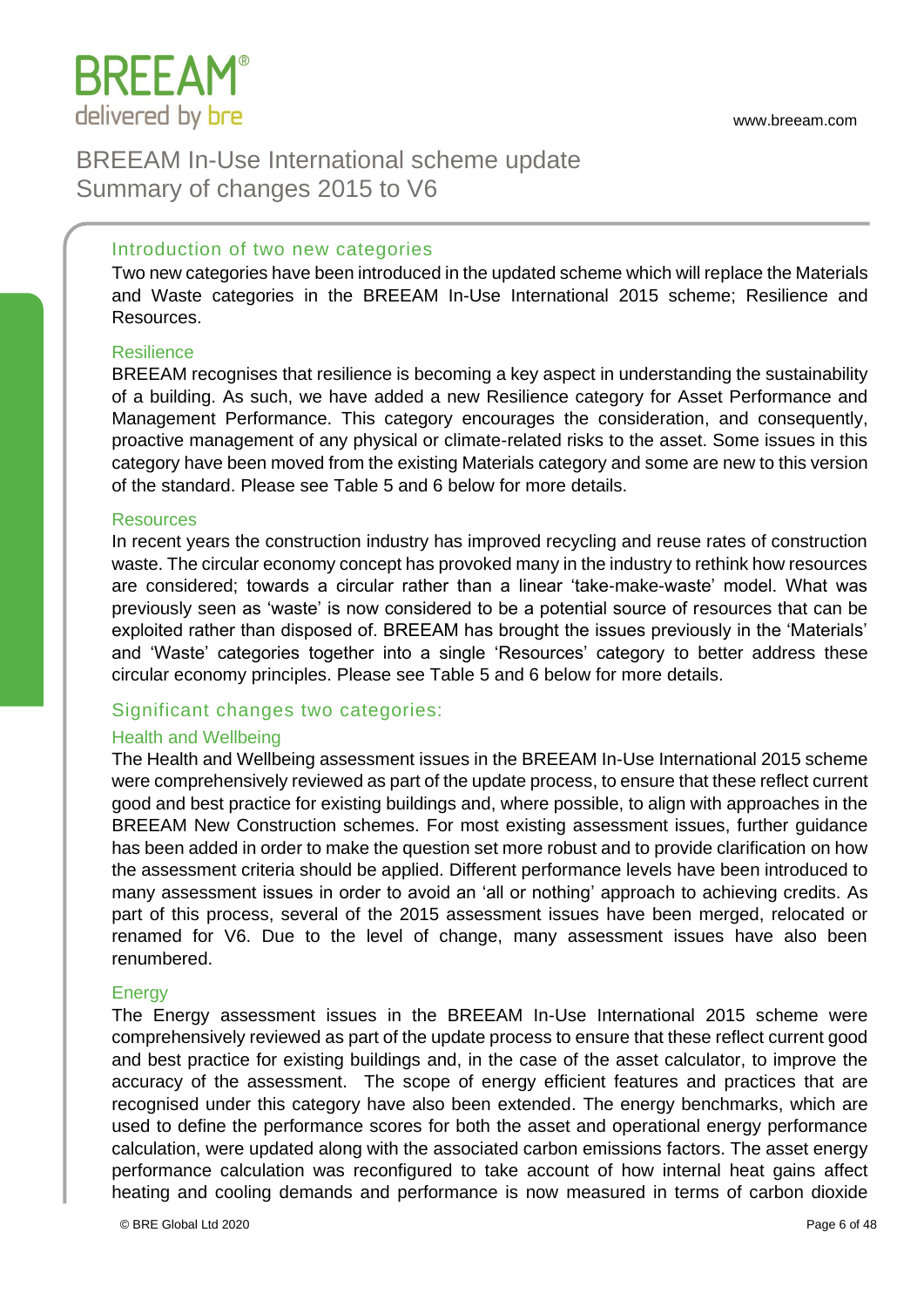

emissions compared to the benchmark value. The following new issues were also introduced for Part 1; demand side management capabilities for electricity, installed HVAC controls, and recognition of onsite PV electricity and solar thermal generation capacity. For Part 2 the following new issues were introduced; energy audit and reduction of carbon emissions.

For most existing assessment issues, further guidance has been added in order to make the question set more robust and to provide clarification on how the assessment criteria should be applied. Different performance levels have been introduced to many assessment issues in order to avoid an 'all or nothing' approach to achieving credits. As part of this process, several of the 2015 assessment issues have been merged, relocated or renamed for V6. Due to the level of change, many assessment issues have also been renumbered.

### Part 3 (Occupier management) removed

For this release, there has been no technical update to the Part 3 section. As a result, this Part has been excluded from the updated scheme manual. For any users wishing to assess against 3 Parts of BREEAM In-Use International (Inc. Occupier Management), the BREEAM In-Use International 2015 will be left open for registrations for a period of up to one year following the launch of BREEAM In-Use International V6 (see Transition from 2015 to Version 6). BREEAM is planning to review and potentially update the Part 3 section as part of the scheme's future development.

### Category weightings

Category weightings are fundamental to any sustainability assessment method and provide a means of defining and ranking the relative importance and impact of sustainability issues. BREEAM uses an explicit category weighting system to determine the overall BREEAM score. The process for defining the BREEAM category weightings is set out in the BREEAM Briefing Paper 'New Methodology for Generating BREEAM Category Weightings', available on the BREEAM website; [https://www.breeam.com/.](https://www.breeam.com/) The methodology has been applied with stakeholder consultation activities to generate consensus-based weightings for all categories across the BREEAM family of schemes, including BREEAM In-Use. The outputs from this exercise have been reviewed by BRE Global for the purposes of application in the BREEAM In-Use International V6 scheme and have been slightly adapted to take account of the scope of the updated scheme and the introduction of the Resources and Resilience categories*.* The resultant weightings were compared to and sense checked against the BREEAM In-Use International 2015 weightings to identify any significant deviations. BRE consider that the updated weightings reflect the potential for existing buildings, as well as the scope of the BREEAM In-Use International scheme, to have a meaningful impact on the sustainability aspects for each category. Please see table 1 below which highlights the changes to the environmental category weightings.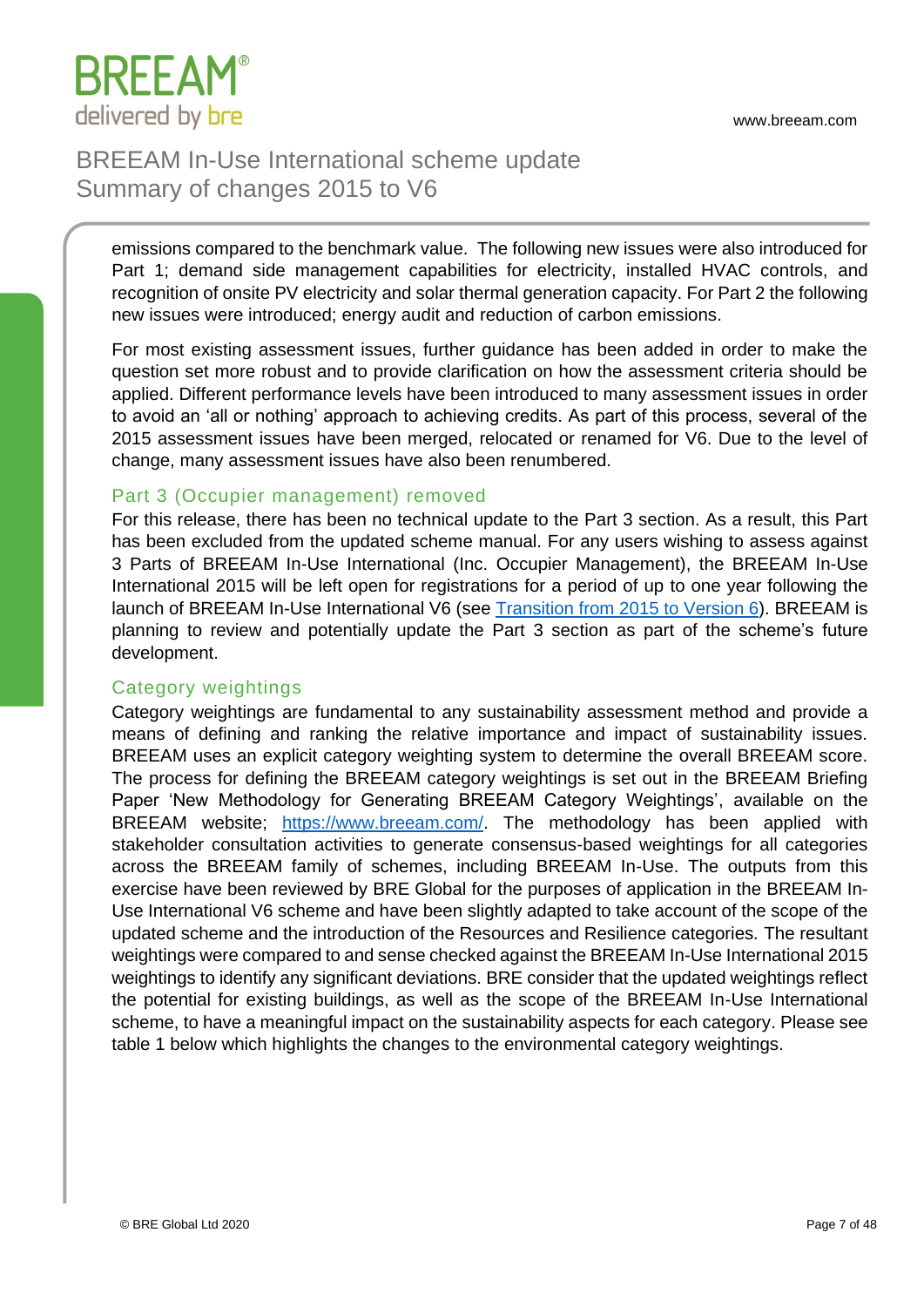

| Table 1: Environmental category weighting changes |  |  |
|---------------------------------------------------|--|--|
|                                                   |  |  |

| <b>Environmental</b> | Part 1 |      |       | Part 2         |
|----------------------|--------|------|-------|----------------|
| category             | 2015   | V6   | 2015  | V <sub>6</sub> |
| Management           | 0      | 0    | 15%   | 11%            |
| Health and           | 17%    | 20%  | 15%   | 17%            |
| Wellbeing            |        |      |       |                |
| Energy               | 26.5%  | 25%  | 31.5% | 27%            |
| Transport            | 11.5%  | 5%   | 0     | 0              |
| Water                | 8%     | 11%  | 5.5%  | 9%             |
| <b>Materials</b>     | 8.5%   | N/A  | 7.5%  | N/A            |
| <b>Resources</b>     | N/A    | 13%  | N/A   | 11%            |
| Waste                | 5%     | N/A  | 0     | N/A            |
| Resilience           | N/A    | 13%  | N/A   | 11%            |
| Land use and         | 9.5%   | 4%   | 12.5% | 7%             |
| ecology              |        |      |       |                |
| Pollution            | 14%    | 9%   | 13%   | 7%             |
| <b>Total</b>         | 100%   | 100% | 100%  | 100%           |
| Exemplary            | n/a    | 10%  | n/a   | 9%             |
| (additional)         |        |      |       |                |

## Minimum standards

To ensure that performance against fundamental environmental issues is not over-looked in pursuit of a particular rating, BREEAM sets minimum standards of performance in key areas; for example, energy and water. As part of the update, the minimum standards have been reviewed and, where necessary, new minimum standards have been introduced. To achieve a particular BREEAM rating, the minimum overall percentage score must be achieved as well as the minimum standards. Tables 2 and 3 below provide the details on issues that include minimum standards.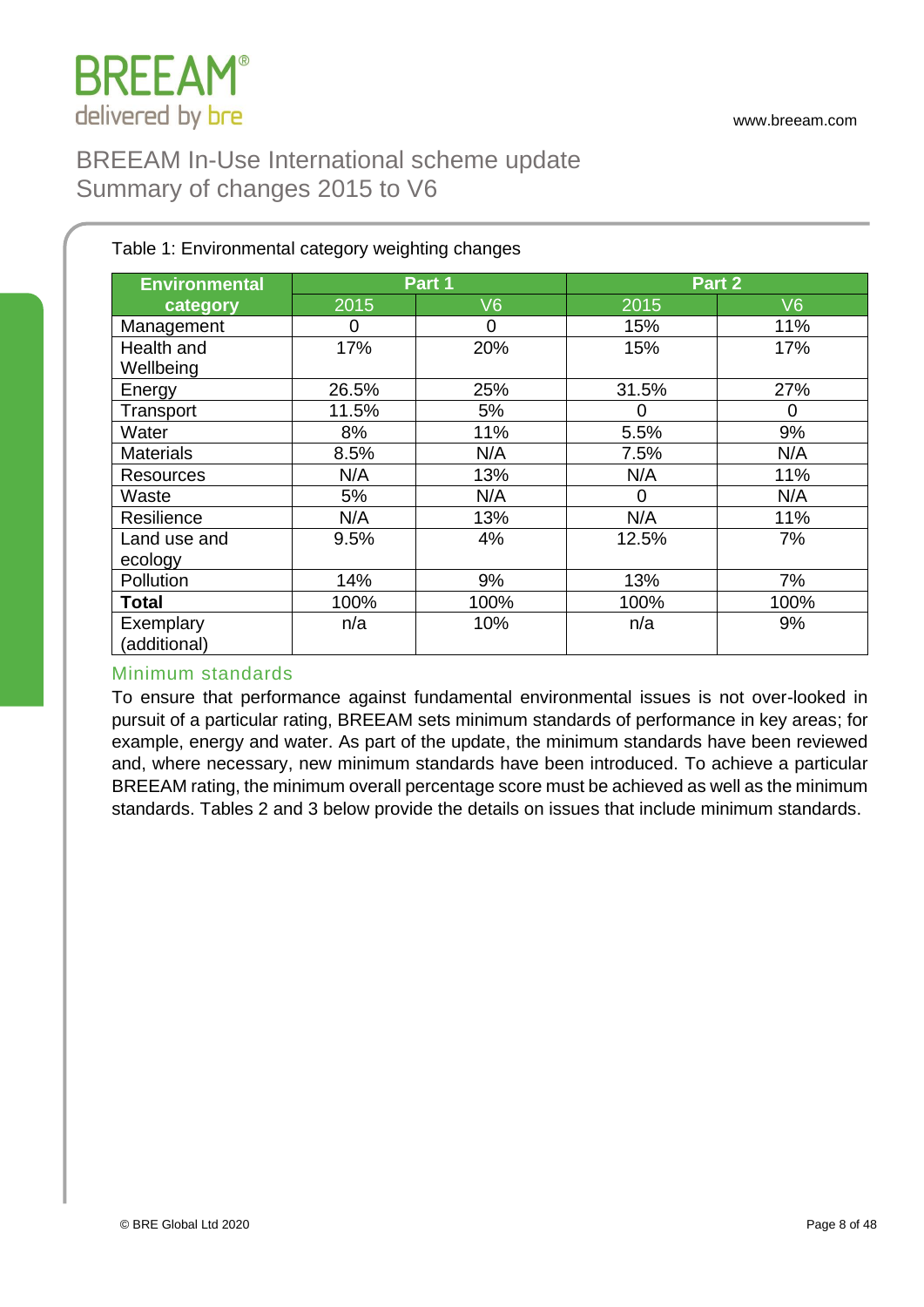

#### Table 2: Minimum standards for Part 1 (Asset Performance) **BREEAM issue Minimum standards by BREEAM In-Use rating: Asset Performance Acceptabl e Pas s Good Very Good Excellent Outstanding** Wat 01 – Water monitoring None Answer option C or D (Criterion  $1 - 3$ ) Rsc 02 – Reuse and recycling facilities None Answer options Answer options C & D (Criterion 1-3) Rsl 01 – Flood risk assessment None Answer option B,C, D, E OR F (Criterion 2 and 3 plus 4 (where relevant) )

Table 3: Minimum standards for Part 2 (Management Performance)

| <b>BREEAM</b>                                             | Minimum standards by BREEAM In-Use rating: Management<br><b>Performance</b> |             |      |                                                           |                            |                    |
|-----------------------------------------------------------|-----------------------------------------------------------------------------|-------------|------|-----------------------------------------------------------|----------------------------|--------------------|
| <b>issue</b>                                              | <b>Acceptabl</b><br>e                                                       | <b>Pass</b> | Good | <b>Very Good</b>                                          | <b>Excelle</b><br>nt       | <b>Outstanding</b> |
| Man $02 -$<br>Management<br>engagement<br>and feedback    | <b>None</b>                                                                 |             |      | 5)                                                        | Answer option E (Criterion |                    |
| Man $04 -$<br>Environmental<br>policies and<br>procedures | <b>None</b><br>Answer option B (Criterion 1)                                |             |      |                                                           |                            |                    |
| $Rsc 05 -$<br>Sustainable<br>procurement                  | Answer option C (Criterion 1)                                               |             |      |                                                           |                            |                    |
| RsI 09- Fire risk<br>management                           |                                                                             |             |      | Answer option C and G or Answer option D (criterion 2 -5) |                            |                    |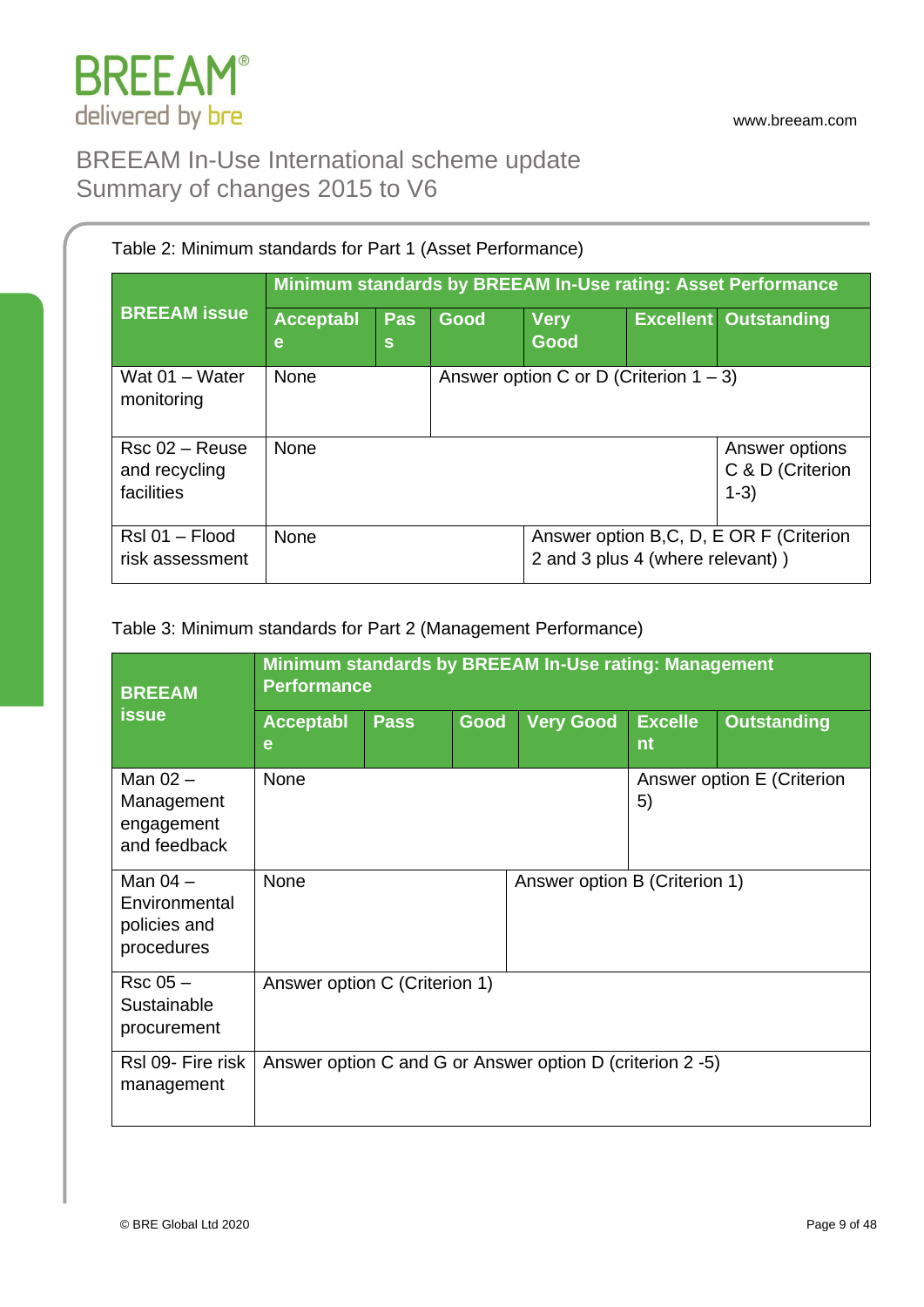

## Introduction of exemplary-level credits

Exemplary-level credits have been introduced in the updated scheme to recognise developments that go beyond best practice in a particular aspect of sustainability. These additional credits are awarded to recognise sustainability-related benefits or performance levels not currently recognised by standard BREEAM assessment issues and criteria. This rewards assets and operators that go beyond best practice in a particular aspect of sustainability.

Each exemplary-level credit achieved adds 1% to an asset's overall score. The maximum number of exemplary-level credits that can be awarded for any one asset is 10 per Part. Therefore, the maximum additional score available is 10% per Part. Exemplary-level credits can be awarded regardless of the asset's final BREEAM rating, i.e. they can be awarded at any BREEAM rating level and no assessment can exceed 100% for the overall score. Table 4 below shows the issues that include exemplary-level credits:

| <b>Part</b>              | <b>Issue</b>                                                          | <b>Answer option</b> | <b>Credits</b> |
|--------------------------|-----------------------------------------------------------------------|----------------------|----------------|
| <b>Asset Performance</b> | Hea 01 - Daylighting                                                  | Option F             |                |
| <b>Asset Performance</b> | Hea 12 - Inclusive design                                             | Option F             |                |
| Asset Performance        | Ene 10 - Demand side management (DSM)<br>capabilities for electricity | N/A                  | 4              |
| <b>Asset Performance</b> | Wat 01 - Water monitoring                                             | Option F             |                |
| <b>Asset Performance</b> | Rsc 02 - Reuse and recycling facilities                               | Option E             |                |
|                          |                                                                       | Option F             |                |
| <b>Asset Performance</b> | Rsc 04 – Future adaptation                                            | Option D             |                |
| Asset Performance        | RsI 01 - Flood risk assessment                                        | Option G             |                |
| Asset Performance        | Lue 02 – Ecological features of planted<br>area                       | Option E             |                |
| Management Performance   | Man 04 - Environmental policies and<br>procedures                     | Option E             |                |
| Management Performance   | Ene 24 - Reduction of carbon emissions                                | N/A                  | 3              |
| Management Performance   | Rsc 05 - Sustainable procurement                                      | Option H             |                |
|                          |                                                                       | Option I             |                |
| Management Performance   | RsI 06 - Emergency plans and climate-                                 | Option D             |                |
|                          | related physical risks                                                | Option H             |                |
| Management Performance   | RsI 10 - Security risk assessment                                     | Option D             |                |

Table 4: Exemplary-level credits per Issue

## Impact of changes on scoring and rating

One of BIU's benefits is that it encourages and recognises continuous improvement over time so that clients can be confident that they are progressively improving their assets and measuring them against up to date benchmarks.

Changes to scoring needs to happen at an appropriate rate that is pushing far enough to encourage and recognise continuous improvement while not pushing too far or too quickly that it becomes to keep up with.

To ensure that V6's scoring represents this appropriate step-change, various analyses were carried out to understand how V6 and 2015 ratings compare: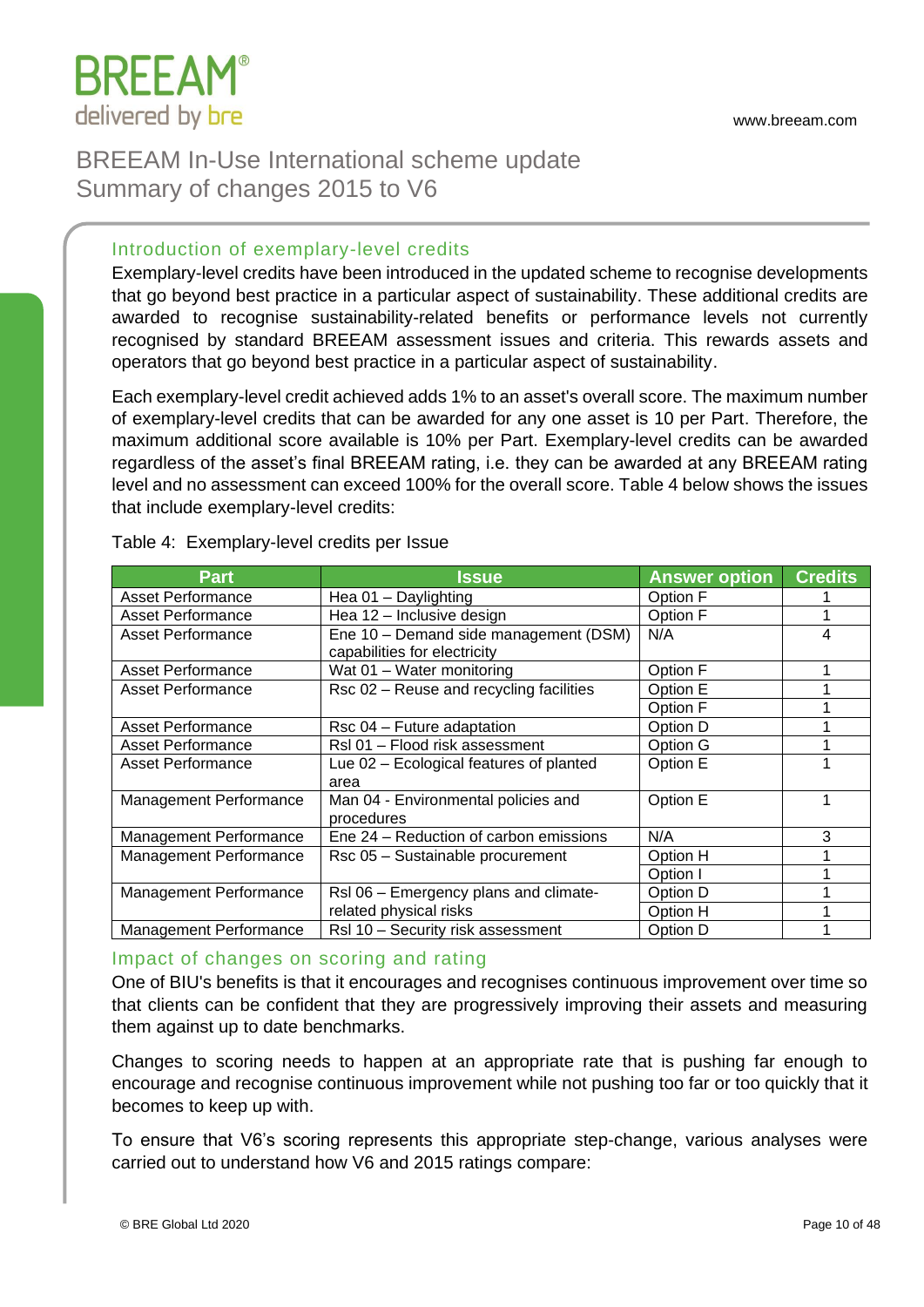www.breeam.com



## BREEAM In-Use International scheme update Summary of changes 2015 to V6

- An initial analysis of V6 scores and ratings was calculated based on responses to certified 2015 assessments only, covering a range of locations and asset types. This approach substantially underestimated the V6 scores and ratings because it did not include any of the criteria in V6 that are new or substantially modified.
- A second analysis was undertaken which did take all of V6 criteria into account. This was based on the actual responses for certified 2015 assessments in addition to the expected probability of credits being awarded for the new and substantially modified credits. Clients/assessors tested assets certified to 2015 using assumptions on how their assets are likely to score against the updated V6 criteria.

From the first analysis, a significant proportion of V6 was still achievable from the 2015 assets analysed but ratings did reduce by one or two levels, which was expected. Positively, from the second analysis, the results suggested that there was only a modest reduction in scores for V6 compared to 2015 when assuming that effort would be made to meet some of the new requirements (scores stayed within the same overall rating or dipped slightly under).

Reasons for differences in scoring included:

- New criteria and the uncertainty of whether this will be met for assets certified to 2015
- Some of the criteria have moved between Parts 1 and 2, which means that some assets may score worse in one part that they were before but better than before for the other. For example, for V6, some Part 2 assessments may score less and higher under Part 1 because some Part 2 issues have moved to Part 1
- Some improvements to the scoping mean that where some credits were awarded by default for 2015, are now filtered out of V6.

Although assets generally scored less, feedback from clients and assessors involved with the testing were positive about the technical changes made in V6. This gave reassurance that the ratings are set at an appropriate level.

Overall, V6 represents a more accurate and improved set of technical benchmarks that are based on years of BIU data, research and developments to approaches to improving asset performance/management. As a result, clients and investors can be more confident that they are using an improved rating system overall to help make better decisions and provide insight about asset performance.

There is also a good level of transition to help clients adapt to the changes in V6, with 2015 certifications expected to be active for up to 4/5 years in the longest cases. For details about this, please see the Transition from 2015 to Version 6 section.

## Technical manual restructure

The Technical Manual has gone through significant restructuring to enhance understanding and improve readability. As a result, some issues have been merged, moved, renamed, renumbered or, where necessary, deleted. Table 5 below provides an overview of changes to the assessment issues: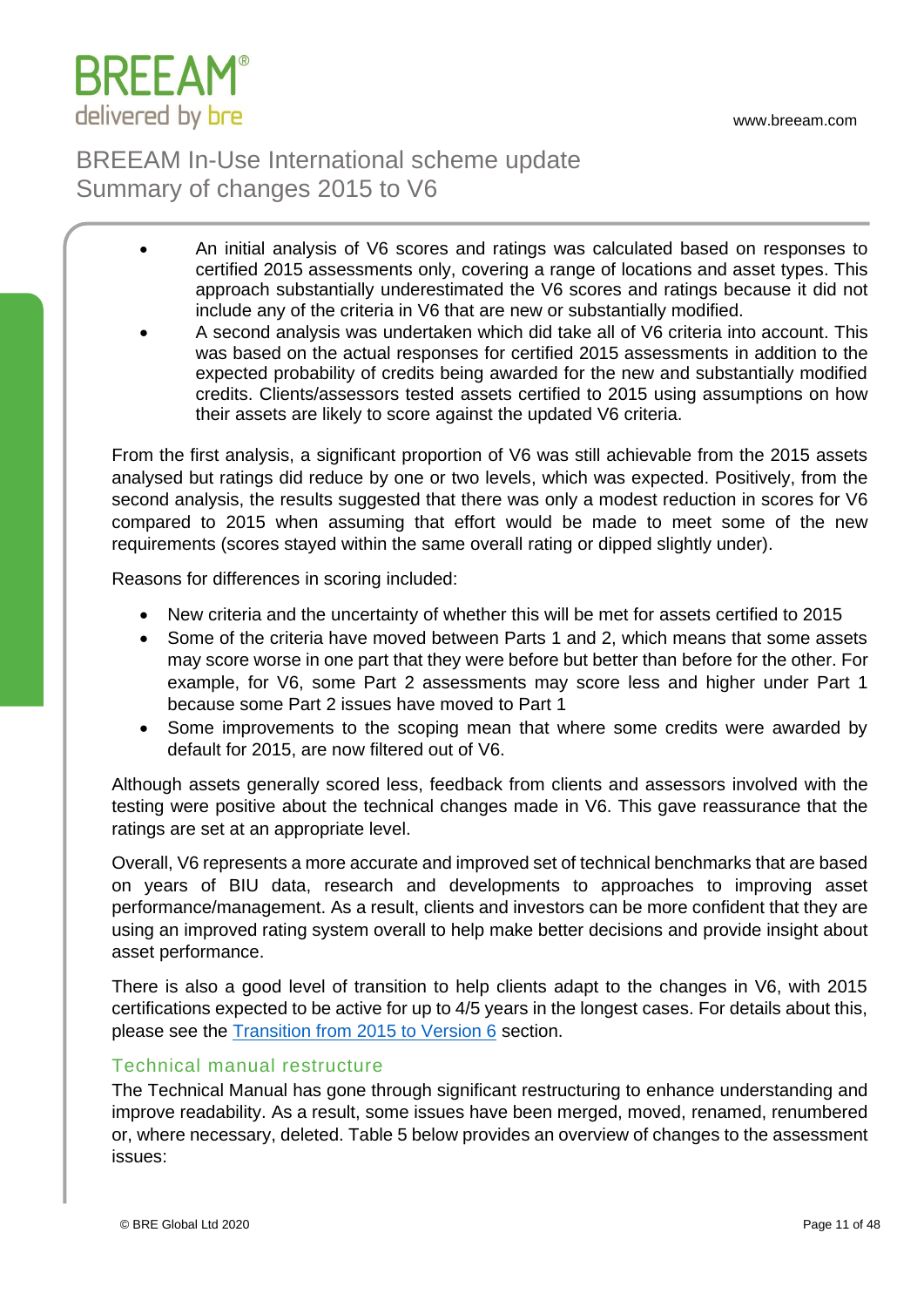

|                | Table 5: Changes to assessment issues                                                                                                                                                                                                              |                                                                       |                                                                                                                                |
|----------------|----------------------------------------------------------------------------------------------------------------------------------------------------------------------------------------------------------------------------------------------------|-----------------------------------------------------------------------|--------------------------------------------------------------------------------------------------------------------------------|
| Part           | <b>BREEAM In-Use International 2015 issue</b>                                                                                                                                                                                                      | <b>BREEAM In-Use International commercial V6</b><br><b>issues</b>     | Description of change                                                                                                          |
| 2              | Man 01 - Building user guide                                                                                                                                                                                                                       | Man 01 Building user guide                                            | • No change                                                                                                                    |
| $\overline{2}$ | Man 02 - Building user education                                                                                                                                                                                                                   | Man 02 Management engagement and<br>feedback                          | Renamed<br>$\bullet$<br>Merge of original issues Man 02, Man<br>$\bullet$<br>03, Hea 23, Hea 24 and Pol 14                     |
| 2              | Man 03 - Building user information                                                                                                                                                                                                                 | Man 03 Maintenance policies and procedures                            | Renamed<br>$\bullet$<br>Merge of original issues Man 04, Man<br>$\bullet$<br>05, Man 06, Man 09, Man 12, Pol 09<br>and Pol 10. |
| 2              | Man 04 – Operation and maintenance<br>manuals                                                                                                                                                                                                      | Man 04 Environmental policies and procedures                          | • Renamed<br>• Merge of original issues Man 07, Man<br>08.                                                                     |
| 2              | Man 05 - Maintenance procedures                                                                                                                                                                                                                    | Man 05 Green Lease                                                    | Original issue Man 11 renumbered<br>$\bullet$                                                                                  |
| $\overline{2}$ | Man 06 - Maintenance policy<br>Man 07 - Environmental policies and<br>responsibilities<br>Man 08 - Environmental policies<br>Man 09 - Operating procedures<br>Man $10$ – Leak testing<br>Man 11 - Green lease<br>Man 12 - Building controls review | Renumbered, deleted or merged into either<br>Man 03, Man 04 or Man 05 | • See above                                                                                                                    |
| $\overline{2}$ | Man 13 - Building adaptation                                                                                                                                                                                                                       | Rsc 04 - Future adaptation                                            | • Moved to Part 1 (Asset Performance)                                                                                          |
| 1              | Hea 01 - Glazing                                                                                                                                                                                                                                   | Hea 01 - Daylighting                                                  | Renamed<br>$\bullet$                                                                                                           |
|                | Hea 02 - Glare control                                                                                                                                                                                                                             | Hea 02 - Control of glare from sunlight                               | • Renamed                                                                                                                      |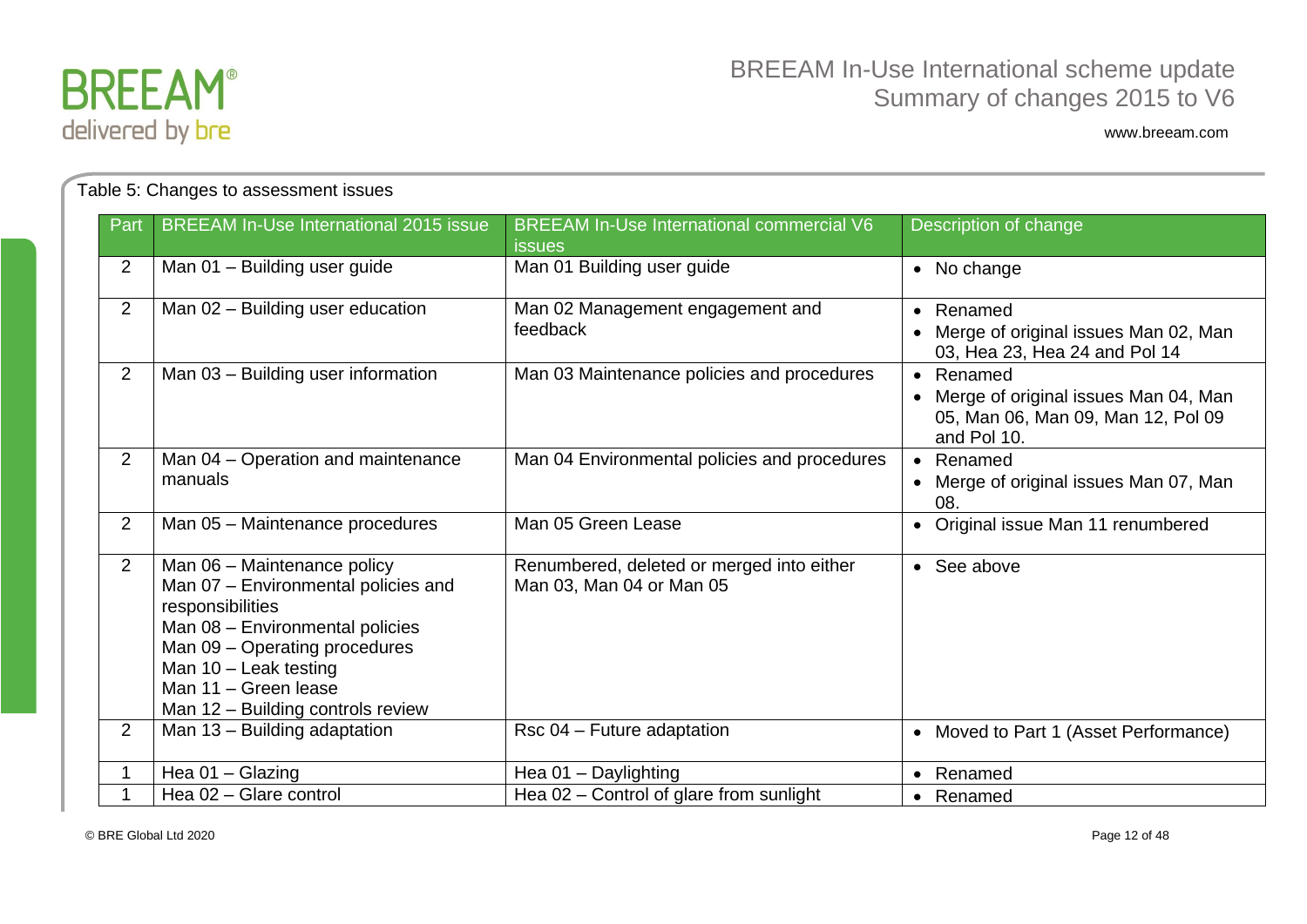

| Part           | <b>BREEAM In-Use International 2015 issue</b>                           | <b>BREEAM In-Use International commercial V6</b>        | Description of change                                        |
|----------------|-------------------------------------------------------------------------|---------------------------------------------------------|--------------------------------------------------------------|
|                |                                                                         | <b>issues</b>                                           |                                                              |
| $\mathbf 1$    | Hea 03 - Thermal control                                                | Hea 07 - User comfort control                           | • Renamed                                                    |
| 1              | Hea 04 - Ventilation control                                            | Merged into Hea 07                                      | See above<br>$\bullet$                                       |
| $\mathbf 1$    | Hea 05 - Microbial contamination                                        | Merged into Hea 18                                      | See below<br>$\bullet$                                       |
| $\mathbf 1$    | Hea 06 - Water provisions                                               | Hea 13 - Drinking water provision                       | • Renamed                                                    |
| $\mathbf 1$    | Hea 07 - Indoor and/or outdoor space                                    | Hea 11 – Provision of rest areas                        | • Renamed                                                    |
| 1              | Hea 08 - Illuminance levels (Lux)                                       | Hea 03 - Internal and external lighting levels          | Renamed<br>$\bullet$                                         |
| $\mathbf 1$    | Hea 09 - Lighting control                                               | Hea 04 - Lighting control                               | Renumbered<br>$\bullet$                                      |
| $\mathbf{1}$   | Hea 10 - Inclusive design                                               | Hea 12 - Inclusive design                               | • Renumbered                                                 |
| $\mathbf 1$    | Hea 11 - Ventilation requirements                                       | Hea 08 - Ventilation system air intakes and<br>exhausts | • Renamed                                                    |
| $\mathbf{1}$   | N/A - New issue for V6                                                  | Hea 05 - Minimising flicker from lighting<br>systems    | • New issue added                                            |
| $\mathbf{1}$   | N/A - New issue for V6                                                  | Hea 06 - View out                                       | • New issue added (based on BIU 2015<br>Part 3 issue Hea 28) |
| $\overline{2}$ | Hea 12 - Fresh air rates                                                | N/A                                                     | Issue deleted                                                |
| $\overline{2}$ | Hea 13 - Operating temperature                                          | Hea 14 - Thermal comfort                                | Renamed<br>$\bullet$                                         |
| 2              | Hea 14 - Internal environment: CO2                                      | Hea 09 - Carbon dioxide sensors                         | • Renamed                                                    |
|                | monitoring                                                              |                                                         | Moved to Part 1 (Asset Performance)                          |
| 2              | Hea 15 - Internal environment: CO                                       | Hea 10 - Carbon monoxide detection                      | • Renamed                                                    |
|                | monitoring                                                              |                                                         | Moved to Part 1 (Asset Performance)                          |
| $\overline{2}$ | N/A - New issue for V6                                                  | Hea 15 - Smoking policy                                 | New issue added<br>$\bullet$                                 |
| 2              | Hea 16 - Internal environment: NOx<br>monitoring                        | N/A                                                     | • Issue deleted                                              |
| $\overline{2}$ | Hea 17 - Internal environment:<br>refurbishment/renovation/redecoration | Hea 16 - Indoor air quality management                  | • Merge of original issues Hea 17, Hea<br>18, Hea19, Hea 21  |
| $\overline{2}$ | Hea 18 - Volatile organic compounds                                     | Merged into Hea 16                                      | See above                                                    |
| $\overline{2}$ | Hea 19 - Control of chemicals                                           | Merged into Hea 16                                      | • See above                                                  |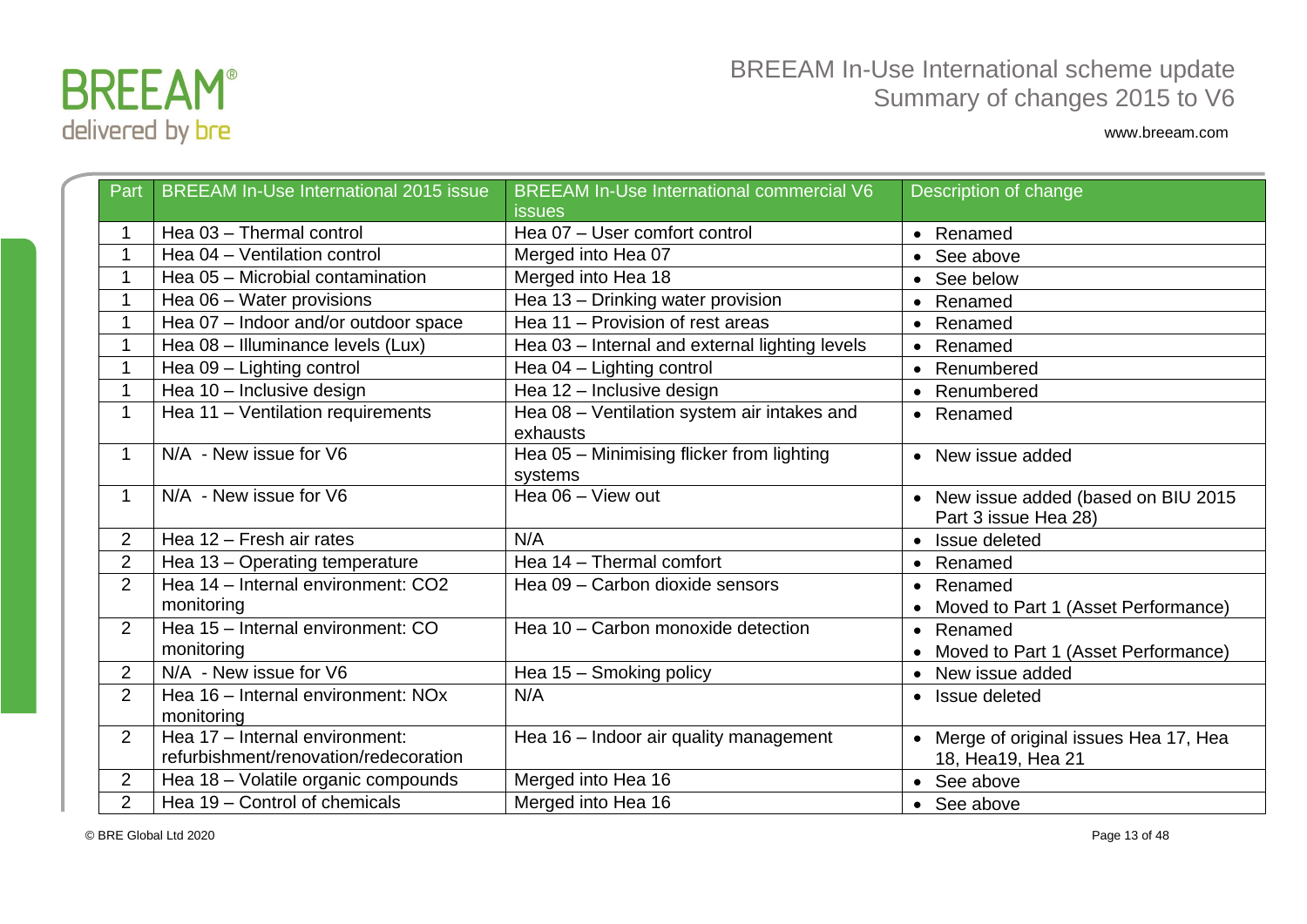

| Part           | <b>BREEAM In-Use International 2015 issue</b>                | <b>BREEAM In-Use International commercial V6</b><br><b>issues</b> | Description of change                                                               |
|----------------|--------------------------------------------------------------|-------------------------------------------------------------------|-------------------------------------------------------------------------------------|
| $\overline{2}$ | Hea 20 - Acoustic conditions                                 | Hea 17 - Acoustic conditions                                      | Renumbered                                                                          |
| 2              | Hea 21 - Deep cleaning                                       | Merged into Hea 16                                                | See above<br>$\bullet$                                                              |
| $\overline{2}$ | Hea 22 - Legionella risk management                          | Hea 18 - Legionella risk management                               | Merge of original issues Hea 05, Hea 22<br>$\bullet$                                |
| $\overline{2}$ | Hea 23 - Occupant satisfaction                               | Man 02 - Management engagement and<br>feedback                    | Moved and merged into Man 02<br>$\bullet$                                           |
| $\overline{2}$ | Hea 24 - Occupant satisfaction feedback                      | Man 02 - Management engagement and<br>feedback                    | Moved and merged into Man 02<br>$\bullet$                                           |
| $\mathbf{1}$   | Ene 01 - Heating, ventilation and air<br>conditioning (HVAC) | Ene 01 - Building services                                        | Renamed<br>$\bullet$                                                                |
| $\mathbf 1$    | Ene 02 - Ventilation strategy                                | Ene 02 - Percentage of mechanical ventilation                     | Renamed<br>$\bullet$                                                                |
| $\mathbf 1$    | Ene 03 - Heat loss                                           | Ene 03 - Fabric performance                                       | Renamed                                                                             |
| $\mathbf{1}$   | Ene 04 - Pressure/air leakage test                           | Ene $04 - Air$ permeability of the fabric                         | Renamed<br>$\bullet$                                                                |
| 1              | Ene 05 - Heating                                             | Ene 06 - Heating                                                  | Merged original issues Ene 05, Ene 06,<br>Ene 07, Ene 08, Ene 09, Ene 10, Ene<br>11 |
| $\mathbf{1}$   | Ene 06 - Boiler efficiency                                   | Ene $06 -$ Heating                                                | Merged original issues Ene 05, Ene 06,<br>Ene 07, Ene 08, Ene 09, Ene 10, Ene<br>11 |
| $\mathbf 1$    | Ene 07 - Heat pump efficiency                                | Ene $06 -$ Heating                                                | Merged original issues Ene 05, Ene 06,<br>Ene 07, Ene 08, Ene 09, Ene 10, Ene<br>11 |
| $\mathbf{1}$   | Ene 08 - Fuel usage for heat generation                      | Ene $06 -$ Heating                                                | Merged original issues Ene 05, Ene 06,<br>Ene 07, Ene 08, Ene 09, Ene 10, Ene<br>11 |
| $\mathbf{1}$   | Ene 09 - Heat distribution                                   | Ene $06$ – Heating                                                | Merged original issues Ene 05, Ene 06,<br>Ene 07, Ene 08, Ene 09, Ene 10, Ene<br>11 |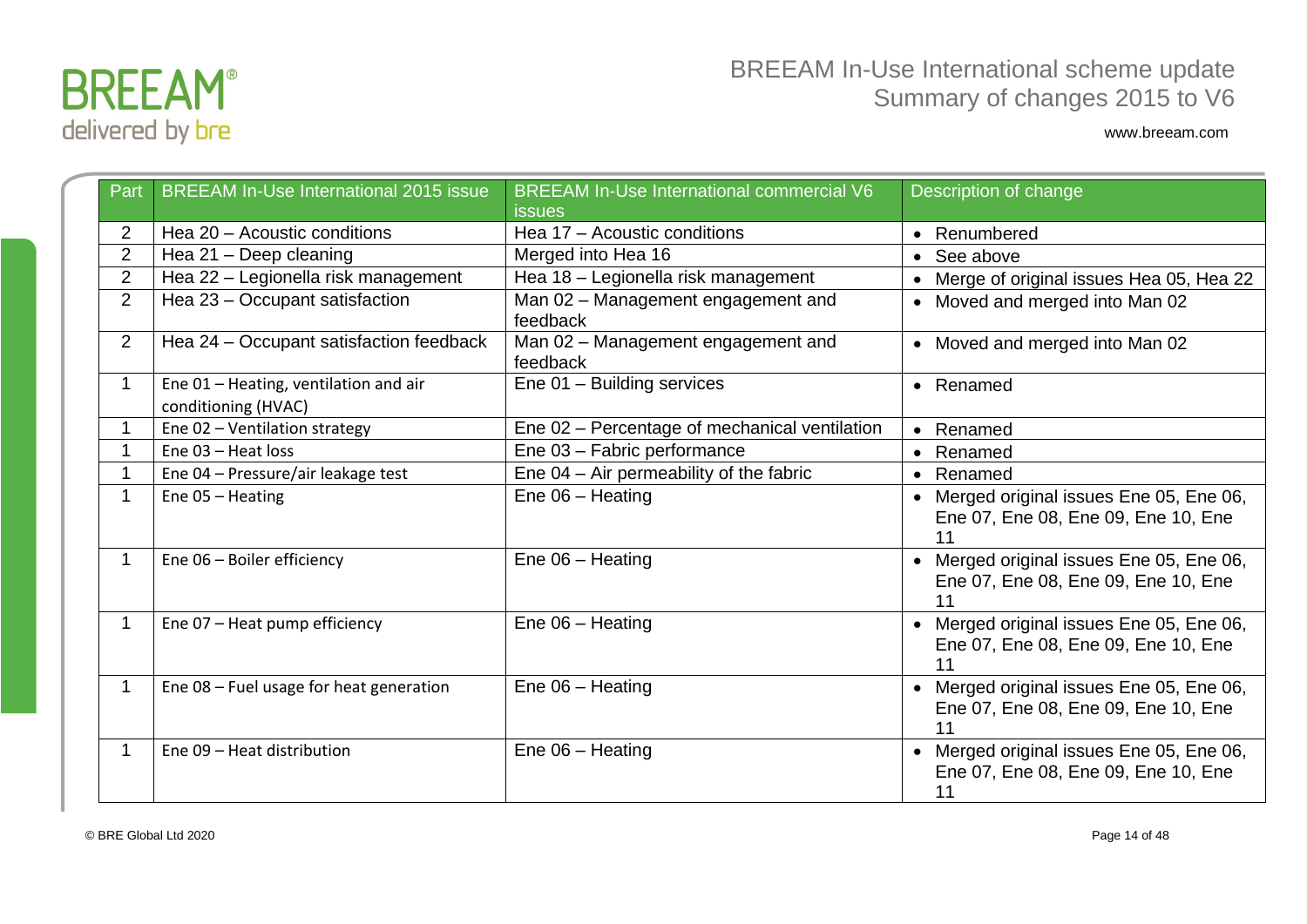

| Part | <b>BREEAM In-Use International 2015 issue</b>                           | <b>BREEAM In-Use International commercial V6</b><br><b>issues</b> | Description of change                                                                            |
|------|-------------------------------------------------------------------------|-------------------------------------------------------------------|--------------------------------------------------------------------------------------------------|
|      | Ene $10$ – Heat emitter type                                            | Ene $06$ – Heating                                                | Merged original issues Ene 05, Ene 06,<br>Ene 07, Ene 08, Ene 09, Ene 10, Ene<br>11              |
|      | Ene 11 - Mechanical and electrical heating<br>equipment                 | Ene 06 - Heating                                                  | Merged original issues Ene 05, Ene 06,<br>$\bullet$<br>Ene 07, Ene 08, Ene 09, Ene 10, Ene<br>11 |
| 1    | Ene 12 - Cooling system                                                 | Ene 05 - Cooling                                                  | Merged original issues Ene 12, Ene 13,<br>$\bullet$<br>Ene 14, Ene 15                            |
| 1    | Ene 13 - Efficiency of cooling system                                   | Ene $05 -$ Cooling                                                | Merged original issues Ene 12, Ene 13,<br>$\bullet$<br>Ene 14, Ene 15                            |
| 1    | Ene 14 - Cooling distribution                                           | Ene 05 - Cooling                                                  | • Merged original issues Ene 12, Ene 13,<br>Ene 14, Ene 15, Ene 17, Ene 18                       |
|      | Ene 15 - Heating, ventilation and air<br>conditioning (HVAC) efficiency | Ene 05 - Cooling                                                  | Merged original issues Ene 12, Ene 13,<br>$\bullet$<br>Ene 14, Ene 15, Ene 17, Ene 18            |
| 1    | Ene 16 - Refrigerant cooling system                                     | N/A                                                               | Issue deleted<br>$\bullet$                                                                       |
| 1    | Ene 17 - Cooling emitter type                                           | Ene 05 - Cooling                                                  | Merged original issues Ene 12, Ene 13,<br>Ene 14, Ene 15, Ene 17, Ene 18                         |
| 1    | Ene $18 -$ Glazing                                                      | Ene 05 - Cooling                                                  | Merged original issues Ene 12, Ene 13,<br>Ene 14, Ene 15, Ene 17, Ene 18                         |
| 1    | Ene 19 - Mechanical and electrical cooling<br>equipment                 | Ene 05 - Cooling                                                  | Merged original issues Ene 12, Ene 13,<br>$\bullet$<br>Ene 14, Ene 15, Ene 17, Ene 18            |
| 1    | Ene 20 - Specific fan power                                             | Ene 08 - Ventilation                                              | Merged original issues Ene 20, Ene 21,<br>Ene 22                                                 |
| 1    | Ene $21$ - Leakage tests                                                | Ene 08 - Ventilation                                              | • Merged original issues Ene 20, Ene 21,<br>Ene 22                                               |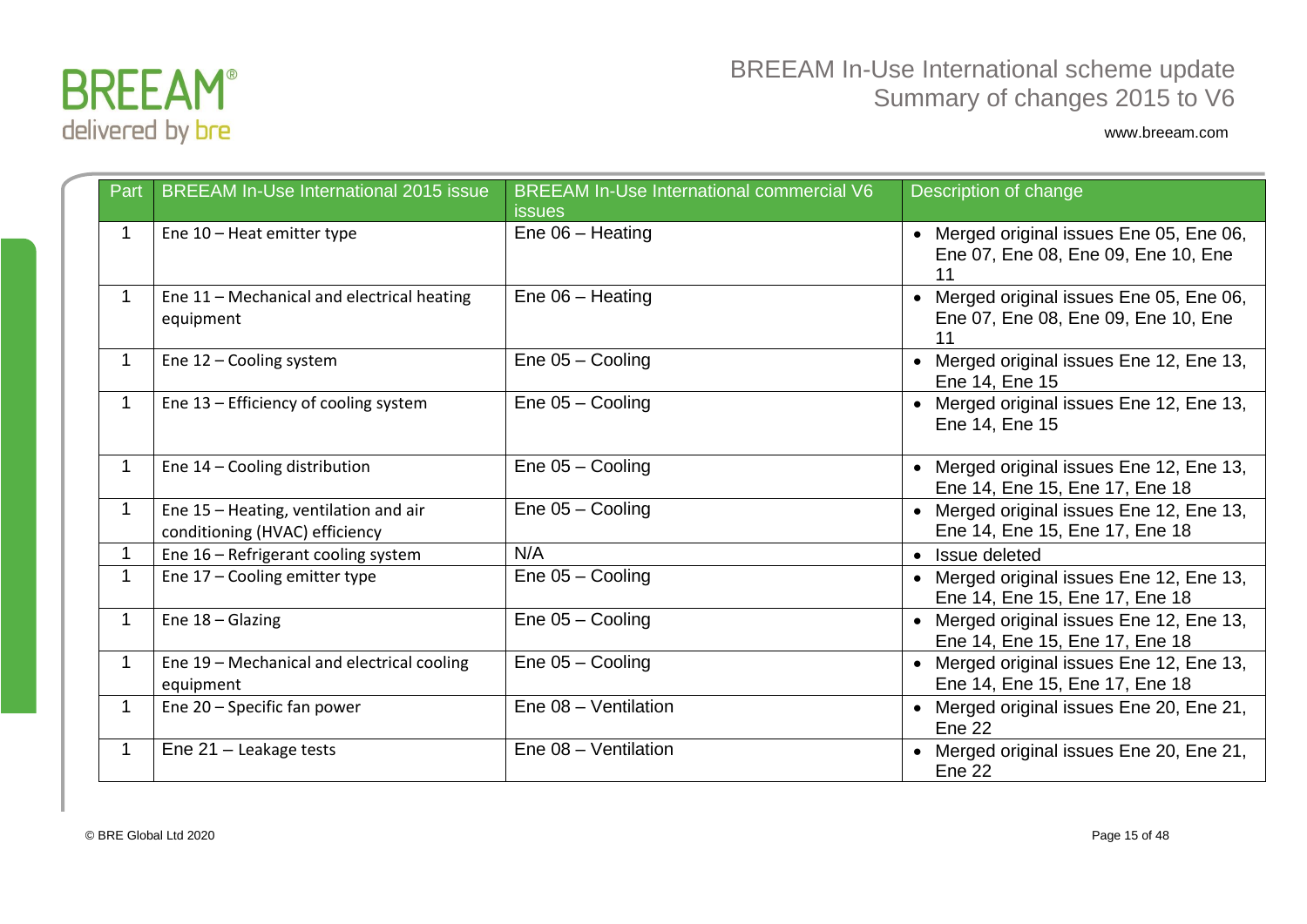

| Part           | <b>BREEAM In-Use International 2015 issue</b>               | <b>BREEAM In-Use International commercial V6</b><br><b>issues</b>        | Description of change                                                  |
|----------------|-------------------------------------------------------------|--------------------------------------------------------------------------|------------------------------------------------------------------------|
| 1              | Ene 22 - Mechanical and electrical<br>ventilation equipment | Ene 08 - Ventilation                                                     | • Merged original issues Ene 20, Ene 21,<br>Ene 22                     |
| 1              | Ene 23 - Water heating                                      | Ene 09 - Water heating                                                   | Merged original issues Ene 23, Ene 24                                  |
| 1              | Ene 24 - Water heating energy sources                       | Ene 09 - Water heating                                                   | Merged original issues Ene 23, Ene 24<br>$\bullet$                     |
| 1              | Ene 25 - High frequency ballast                             | Ene 07 - Internal lighting                                               | Merged original issues Ene 25, Ene 26,<br>Ene 27, Ene 28               |
| 1              | Ene 26 - Internal lighting types                            | Ene 07 - Internal lighting                                               | Merged original issues Ene 25, Ene 26,<br>$\bullet$<br>Ene 27, Ene 28  |
| 1              | Ene 27 - Automatic lighting controls                        | Ene 07 - Internal lighting                                               | Merged original issues Ene 25, Ene 26,<br>Ene 27, Ene 28               |
| 1              | Ene 28 - Occupancy sensors                                  | Ene 07 - Internal lighting                                               | Merged original issues Ene 25, Ene 26,<br>Ene 27, Ene 28               |
| 1              | Ene 29 - Legislation                                        | Ene 12 - Local energy performance asset<br>rating                        | • Renamed                                                              |
| 1              | Ene $30$ – Onsite renewables                                | Ene 13 - Solar photovoltaic (PV) panels<br>Ene 14 - Solar thermal panels | • Split into separate issues                                           |
| $\overline{2}$ | Ene 31 - Energy consumption start date                      | Ene 19 - Energy consumption                                              | Merged original issues Ene 31 to Ene<br>$\bullet$<br>41, Ene 43        |
| 2              | Ene 32 - Energy consumption end date                        | Ene 19 - Energy consumption                                              | Merged original issues Ene 31 to Ene<br>41, Ene 43                     |
| 2              | Ene 33 - Electricity consumption                            | Ene 19 - Energy consumption                                              | • Merged original issues Ene 31 to Ene<br>41, Ene 43                   |
| $\overline{2}$ | Ene 34 - Natural gas consumption                            | Ene 19 - Energy consumption                                              | Merged original issues Ene 31 to Ene<br>41, Ene 43                     |
| $\overline{2}$ | Ene 35 - LPG consumption                                    | Ene $19$ – Energy consumption                                            | Merged original issues Ene 31 to Ene 41,<br>$\bullet$<br><b>Ene 43</b> |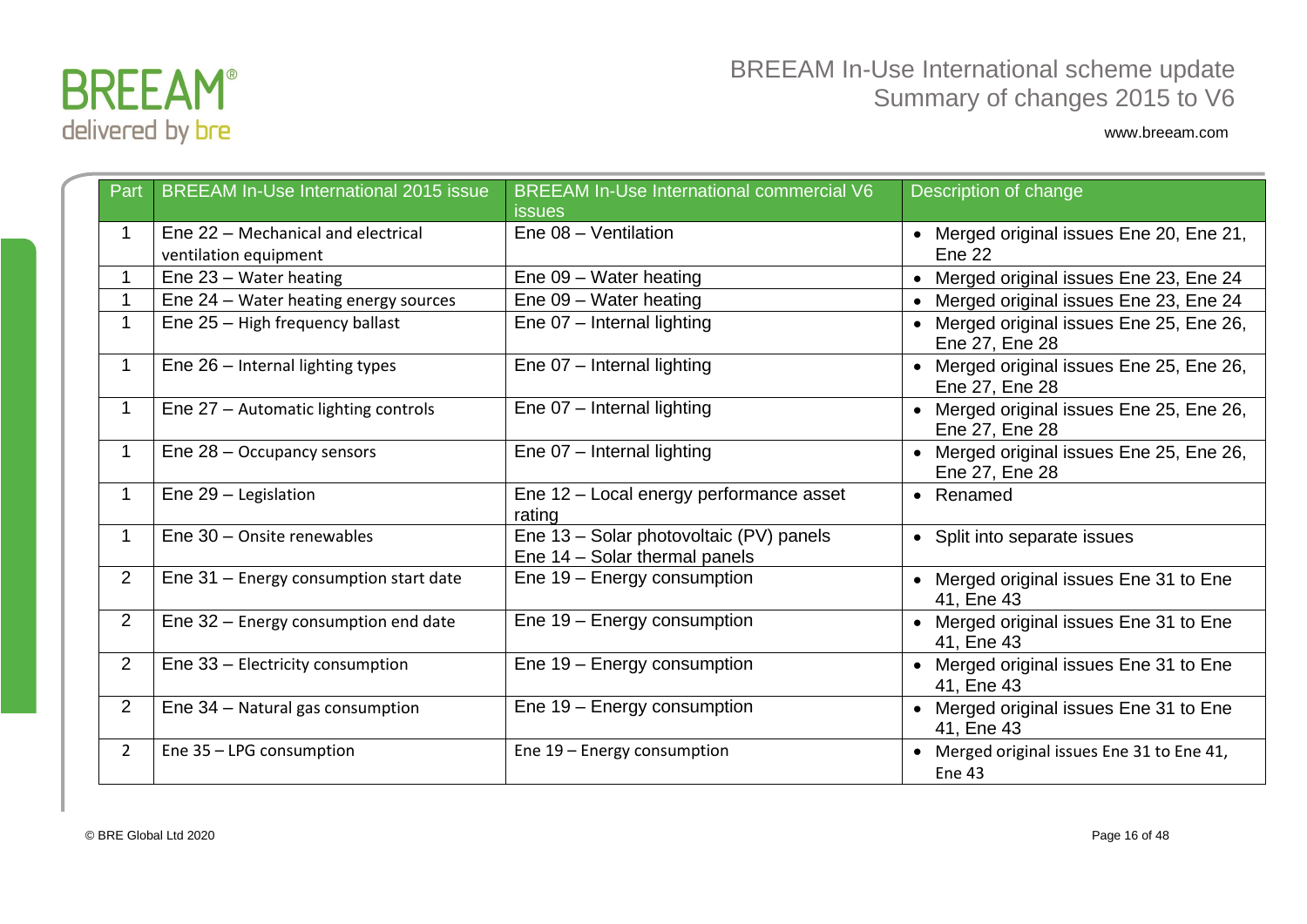

| Part           | <b>BREEAM In-Use International 2015 issue</b>        | <b>BREEAM In-Use International commercial V6</b><br><b>issues</b> | Description of change                                                                                    |
|----------------|------------------------------------------------------|-------------------------------------------------------------------|----------------------------------------------------------------------------------------------------------|
| $\overline{2}$ | Ene 36 - Gas oil consumption                         | Ene $19$ – Energy consumption                                     | • Merged original issues Ene 31 to Ene 41,<br>Ene 43                                                     |
| $\overline{2}$ | Ene 37 - Solid fossil fuel consumption               | Ene $19$ – Energy consumption                                     | Merged original issues Ene 31 to Ene 41,<br><b>Ene 43</b>                                                |
| $\overline{2}$ | Ene 38 - Biodiesel consumption                       | Ene $19$ – Energy consumption                                     | Merged original issues Ene 31 to Ene 41,<br>$\bullet$<br>Ene 43                                          |
| $\overline{2}$ | Ene 39 - Biogas consumption                          | Ene $19$ – Energy consumption                                     | • Merged original issues Ene 31 to Ene 41,<br><b>Ene 43</b>                                              |
| $\overline{2}$ | Ene 40 - Wood/Waste wood consumption                 | Ene $19$ – Energy consumption                                     | Merged original issues Ene 31 to Ene 41,<br>$\bullet$<br>Ene 43                                          |
| $\overline{2}$ | Ene 41 - District heating consumption                | Ene $19$ – Energy consumption                                     | Merged original issues Ene 31 to Ene 41,<br><b>Ene 43</b>                                                |
| $\overline{2}$ | Ene 42 - Carbon intensity district heating           | Ene 20 - Carbon intensity of district heating and<br>cooling      | • Merged original issues Ene 42, Ene 44                                                                  |
| $\overline{2}$ | Ene 43 - District cooling consumption                | Ene 19 - Energy consumption                                       | Merged original issues Ene 31 to Ene 41,<br>Ene <sub>43</sub>                                            |
| $\overline{2}$ | Ene 44 - Carbon intensity district cooling           | Ene 20 - Carbon intensity of district heating and<br>cooling      | Merged original issues Ene 42, Ene 44<br>$\bullet$                                                       |
| $\overline{2}$ | Ene 45 - Electricity exported                        | Ene 21 - Electricity generated and exported                       | • Renamed                                                                                                |
| $\overline{2}$ | Ene 46 - Non-standard energy uses                    | Ene 19 Energy consumption                                         | • Non-standard energy use question removed<br>Calculation merged with Ene 19<br>$\bullet$<br>methodology |
| $\overline{2}$ | Ene 47, 50, 53, 56 & 59 - Non-standard<br>energy use | Ene 19 Energy consumption                                         | Non-standard energy use question removed<br>Calculation merged with Ene 19<br>$\bullet$<br>methodology   |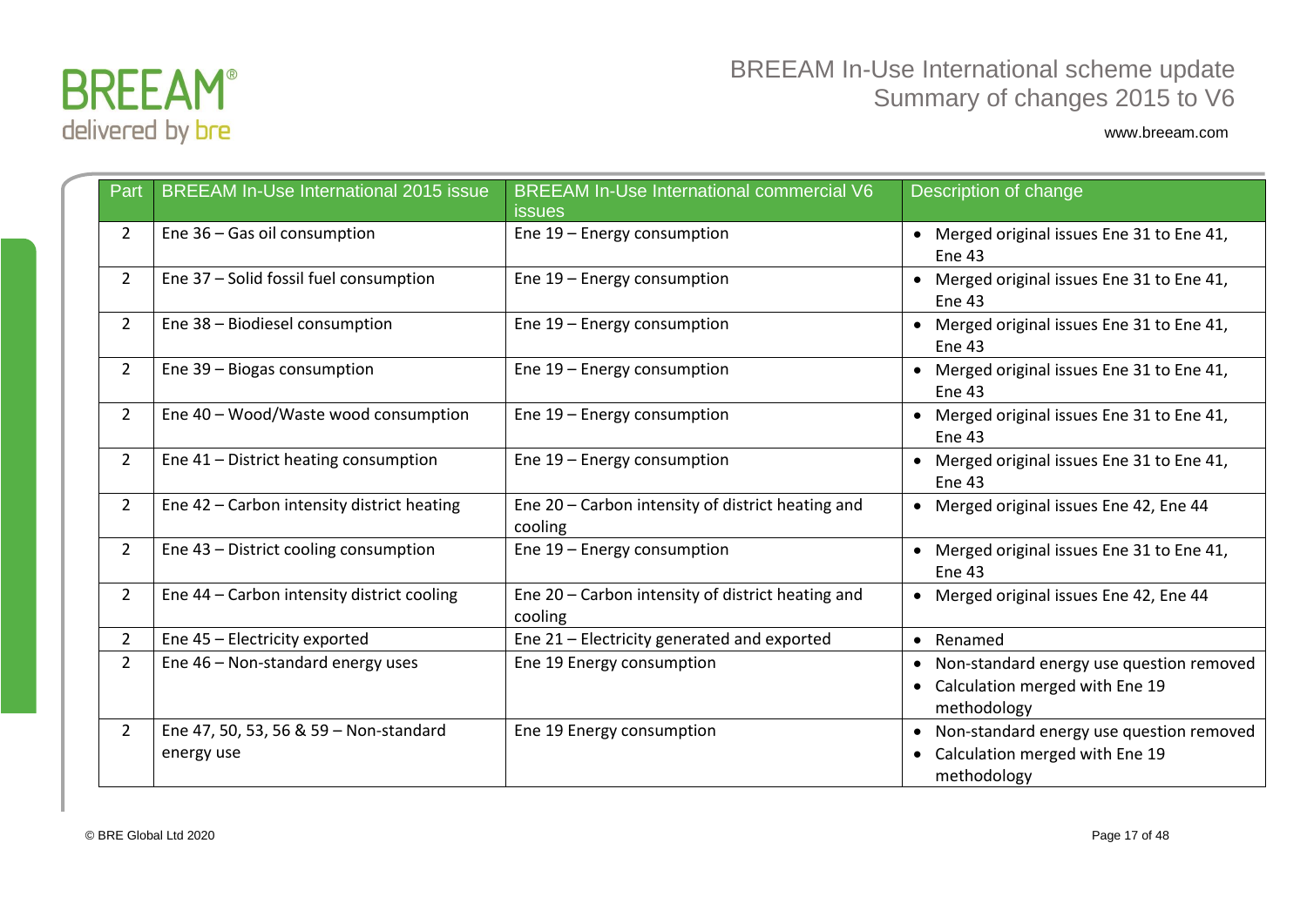

| Part           | <b>BREEAM In-Use International 2015 issue</b>                           | <b>BREEAM In-Use International commercial V6</b><br><i>issues</i> | Description of change                                                                       |
|----------------|-------------------------------------------------------------------------|-------------------------------------------------------------------|---------------------------------------------------------------------------------------------|
| $\overline{2}$ | Ene 48, 51, 54, 57 & 60 - Non-standard<br>energy consumption            | Ene 19 Energy consumption                                         | • Non-standard energy use question removed<br>Calculation merged with Ene 19<br>methodology |
| $\overline{2}$ | Ene 49, 52, 55, 58 & 61 - Non-standard<br>energy consumption floor area | Ene 19 Energy consumption                                         | Non-standard energy use question removed<br>Calculation merged with Ene 19<br>methodology   |
| $\overline{2}$ | Ene 62 - Energy consumption monitoring                                  | Ene 23 - Energy consumption reporting                             | Merged original issues Ene 62, Ene 63<br>Renamed                                            |
| $\overline{2}$ | Ene 63 - Energy consumption data use                                    | Ene 23 - Energy consumption reporting                             | Merged original issues Ene 62, Ene 63<br>Renamed<br>$\bullet$                               |
| $\overline{2}$ | Ene 64 - Sub-metering: main energy sources                              | Ene 15 - Monitoring energy uses                                   | Merged original issues Ene 64, Ene 65<br>Moved to Part 1 (Asset Performance)                |
| $\overline{2}$ | Ene $65 -$ Sub-metering: other energy sources                           | Ene 15 - Monitoring energy uses                                   | Merged original issues Ene 64, Ene 65<br>Moved to Part 1 (Asset Performance)                |
| $\overline{2}$ | Ene 66 - Sub-metering: tenanted areas                                   | Ene 16 - Monitoring tenanted areas                                | Renamed<br>$\bullet$<br>Moved to Part 1 (Asset Performance)                                 |
| $\mathbf{1}$   | Tra 01 - Cyclist facilities                                             | Tra 01 - Alternative modes of transport                           | Renamed<br>$\bullet$                                                                        |
| $\mathbf{1}$   | Tra 02 - Proximity to public transport                                  | Tra 02 - Proximity to public transport                            | No change<br>$\bullet$                                                                      |
| $\mathbf{1}$   | Tra 03 - Proximity to amenities                                         | Tra 03 - Proximity to amenities                                   | No change<br>$\bullet$                                                                      |
| $\mathbf{1}$   | Tra 04 - Pedestrian and cyclist safety                                  | Tra 04 - Pedestrian and cyclist safety                            | No change                                                                                   |
| $\mathbf{1}$   | Wat 01 - Water meter                                                    | Wat 01 - Water monitoring                                         | Renamed<br>$\bullet$                                                                        |
| $\mathbf{1}$   | Wat 02 - Water efficient equipment: WCs                                 | Wat 02 - Water efficient equipment: toilets                       | Renamed<br>$\bullet$                                                                        |
| $\mathbf{1}$   | Wat 03 - Water efficient equipment: urinals                             | Wat 03 - Water efficient equipment: urinals                       | No change<br>$\bullet$                                                                      |
| $\mathbf{1}$   | Wat 04 - Water efficient equipment: hand<br>washing basins              | Wat 04 - Water efficient equipment: hand washing<br>basins        | No change<br>$\bullet$                                                                      |
| $\mathbf{1}$   | Wat 05 - Water efficient equipment: showers                             | Wat 05 - Water efficient equipment: showers                       | • No change                                                                                 |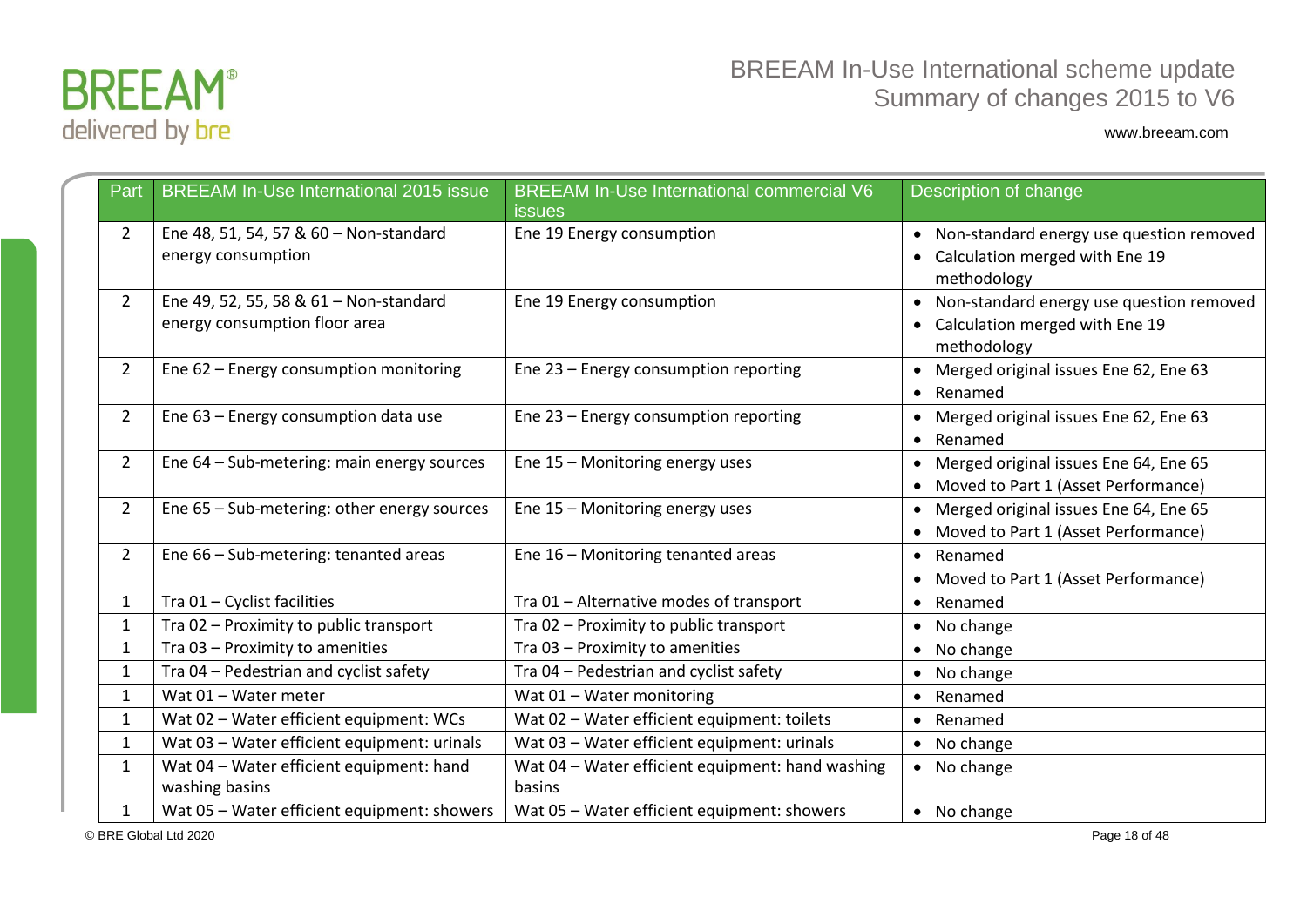

| Part           | <b>BREEAM In-Use International 2015 issue</b>           | <b>BREEAM In-Use International commercial V6</b><br><b>issues</b> | Description of change                                                         |
|----------------|---------------------------------------------------------|-------------------------------------------------------------------|-------------------------------------------------------------------------------|
| $\mathbf{1}$   | Wat 06 - Water efficient equipment: white<br>goods      | Wat 06 - Water efficient equipment: white goods                   | • No change                                                                   |
| 1              | Wat 07 - Leak detection system                          | Wat 07 - Leak detection system                                    | • No change                                                                   |
| $\mathbf{1}$   | Wat 08 - Leak prevention                                | Wat 08 - Leak prevention                                          | $\bullet$ No change                                                           |
| $\mathbf{1}$   | Wat 09 - Isolation valves                               | Wat 09 - Isolation valves                                         | • No change                                                                   |
| $\mathbf{1}$   | Wat 10 - Reducing mains water consumption               | Wat 10 - Reducing utility-supplied water<br>consumption           | • Renamed                                                                     |
| $\overline{2}$ | Wat 11 - Annual consumption                             | Wat 11 - Water consumption                                        | • Renamed                                                                     |
| $\overline{2}$ | Wat 12 - Water consumption: monitoring and<br>reporting | Wat 13 - Water consumption reporting                              | • Renamed<br>• Removed monitoring content                                     |
| $\overline{2}$ | Wat $13$ – Drinking water                               | Hea 19 - Drinking water management                                | • Renamed<br>• Moved to Health and Wellbeing category                         |
| $\overline{2}$ | Wat 14 - Refurbishment                                  | Wat $14$ – Water strategy                                         | • Merge of original issues Wat 14, Wat 15 and<br><b>Wat 17</b>                |
| $\overline{2}$ | Wat 15 - Water strategy                                 | Wat $14$ – Water strategy                                         | • Merge of original issues Wat 14, Wat 15 and<br><b>Wat 17</b>                |
| $\overline{2}$ | Wat $16 - Water$ recycling                              | Wat $12 - Water$ recycling                                        | • No change                                                                   |
| $\overline{2}$ | Wat $17 -$ Aspects and impacts                          | Wat $14$ – Water strategy                                         | • Merge of original issues Wat 14, Wat 15 and<br><b>Wat 17</b>                |
| $\mathbf{1}$   | Mat $01$ – Condition survey                             | Rsc 01 - Condition survey                                         | Merge of original issues Mat 01 and Mat 08                                    |
| $\mathbf{1}$   | Mat 02 - Security advice                                | Rsl 10 - Security risk assessment                                 | • Moved to Resilience category<br>Moved to Part 2 (Management<br>Performance) |
| $\mathbf{1}$   | Mat 03 - Intruder alarm system                          | Rsl 05 - Alarm systems                                            | • Renamed<br>• Moved to Resilience category                                   |
| 1              | Mat 04 - Alarm system monitoring                        | Rsl 05 - Alarm systems                                            | • Moved to Resilience category                                                |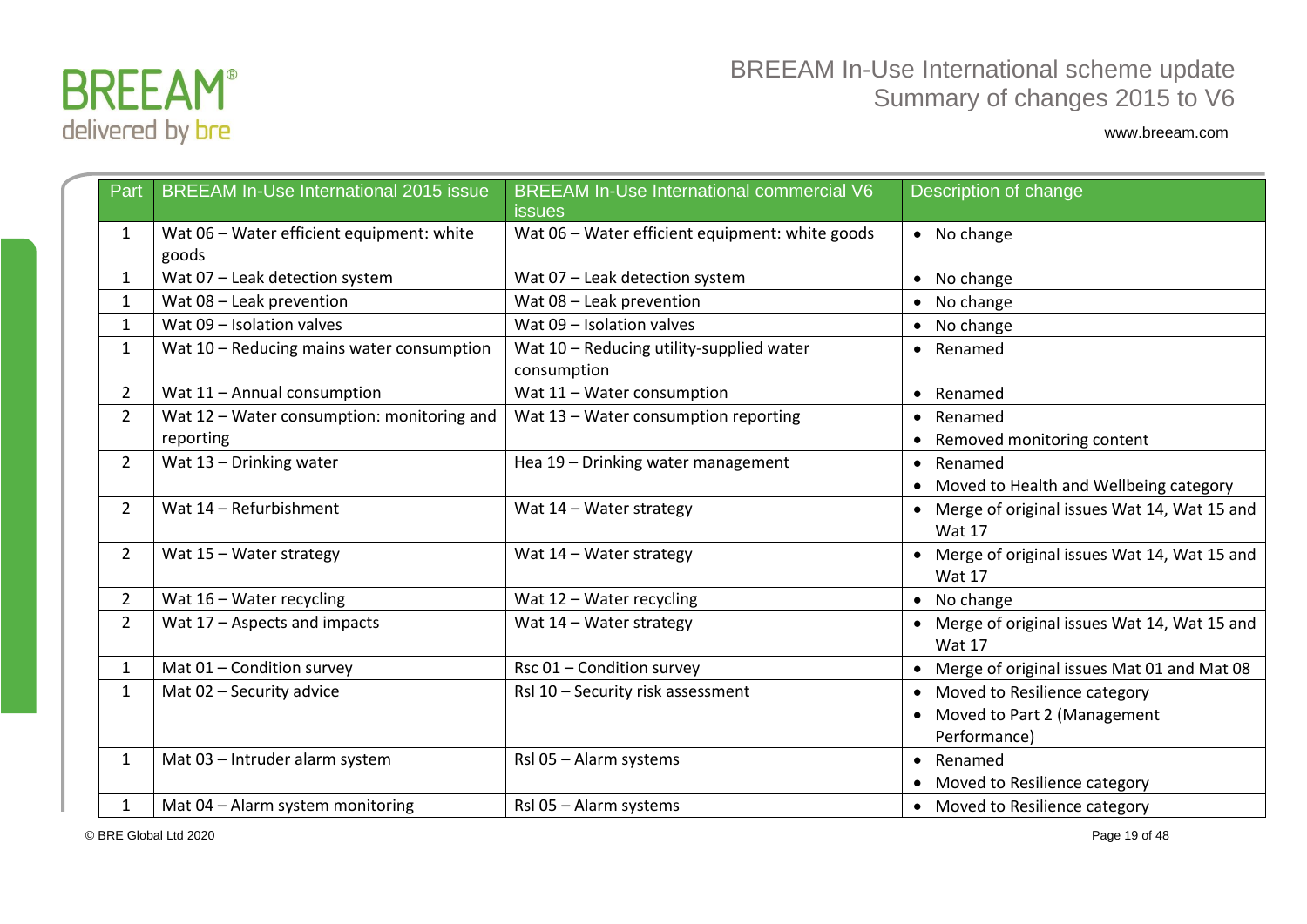

| Part           | <b>BREEAM In-Use International 2015 issue</b> | <b>BREEAM In-Use International commercial V6</b><br><b>issues</b> | Description of change                      |
|----------------|-----------------------------------------------|-------------------------------------------------------------------|--------------------------------------------|
|                |                                               |                                                                   | • Merged into issue RsI 01 - Alarm systems |
| $\mathbf{1}$   | Mat 05 - Natural hazards                      | Rsl 03 - Natural hazard risk assessment                           | Renamed<br>$\bullet$                       |
|                |                                               |                                                                   | Moved to Resilience category               |
| $\mathbf{1}$   | Mat 06 - Future adaptation                    | Rsc 04 - Future adaptation                                        | Moved to Resources category                |
|                |                                               |                                                                   | Merged with original Issue Man 13          |
| $\mathbf{1}$   | Mat 07 - Designing for robustness             | Rsl 04 - Durable and resilient features                           | Renamed<br>$\bullet$                       |
|                |                                               |                                                                   | Moved to Resilience category               |
| $\overline{2}$ | Mat 08 - Condition survey                     | Merged into Rsc 01 - Condition survey                             | • See above                                |
| $\overline{2}$ | Mat 09 - Sustainable procurement policy       | Rsc 05 - Sustainable procurement                                  | Merge of original issues Mat 09 and Mat 10 |
| $\overline{2}$ | Mat 10 - Sustainable procurement              | Merged into Rsc 05                                                | • See above                                |
| $\overline{2}$ | Mat 11 - Risk management                      | Rsl 09 - Fire risk management                                     | Merge of original issues Mat 11 and Mat 12 |
| $\overline{2}$ | Mat 12 - Risk management                      | Rsl 09 - Fire risk management                                     | Merge of original issues Mat 11 and Mat 12 |
| $\overline{2}$ | Mat 13 - Emergency plan                       | Rsl 06 - Emergency plans and climate-related                      | • Moved to Resilience category             |
|                |                                               | physical risks                                                    |                                            |
| $\overline{2}$ | Mat 14 - Hazard management                    | Rsl 03 - Natural hazard risk assessment                           | Renamed<br>$\bullet$                       |
|                |                                               |                                                                   | Moved to Resilience category               |
|                |                                               |                                                                   | Moved to (Part 1) Asset Performance        |
| $\mathbf{1}$   | Wst $01$ – Storage of operational waste       | Rsc 02 - Reuse and recycling facilities                           | Renamed<br>$\bullet$                       |
| 3              | Wst 08 - Waste sent to landfill               | Rsc 06 - Optimising resource use, reuse and                       | Merge of original issues Wst 08, Wst 09,   |
|                |                                               | recycling                                                         | <b>Wst 10</b>                              |
| $\overline{3}$ | Wst 09 - Waste diverted from landfill         | Rsc 06 - Optimising resource use, reuse and                       | • See above                                |
|                |                                               | recycling                                                         |                                            |
| 3              | Wst 10 - Waste sent for incineration          | Rsc 06 - Optimising resource use, reuse and                       | • See above                                |
|                |                                               | recycling                                                         |                                            |
| $\mathbf{1}$   | Le 01 - Planted area                          | Lue 01 - Planted area                                             | No change<br>$\bullet$                     |
| $\mathbf{1}$   | Le 02 - Ecological features of planted area   | Lue 02 - Ecological features of planted area                      | • No change                                |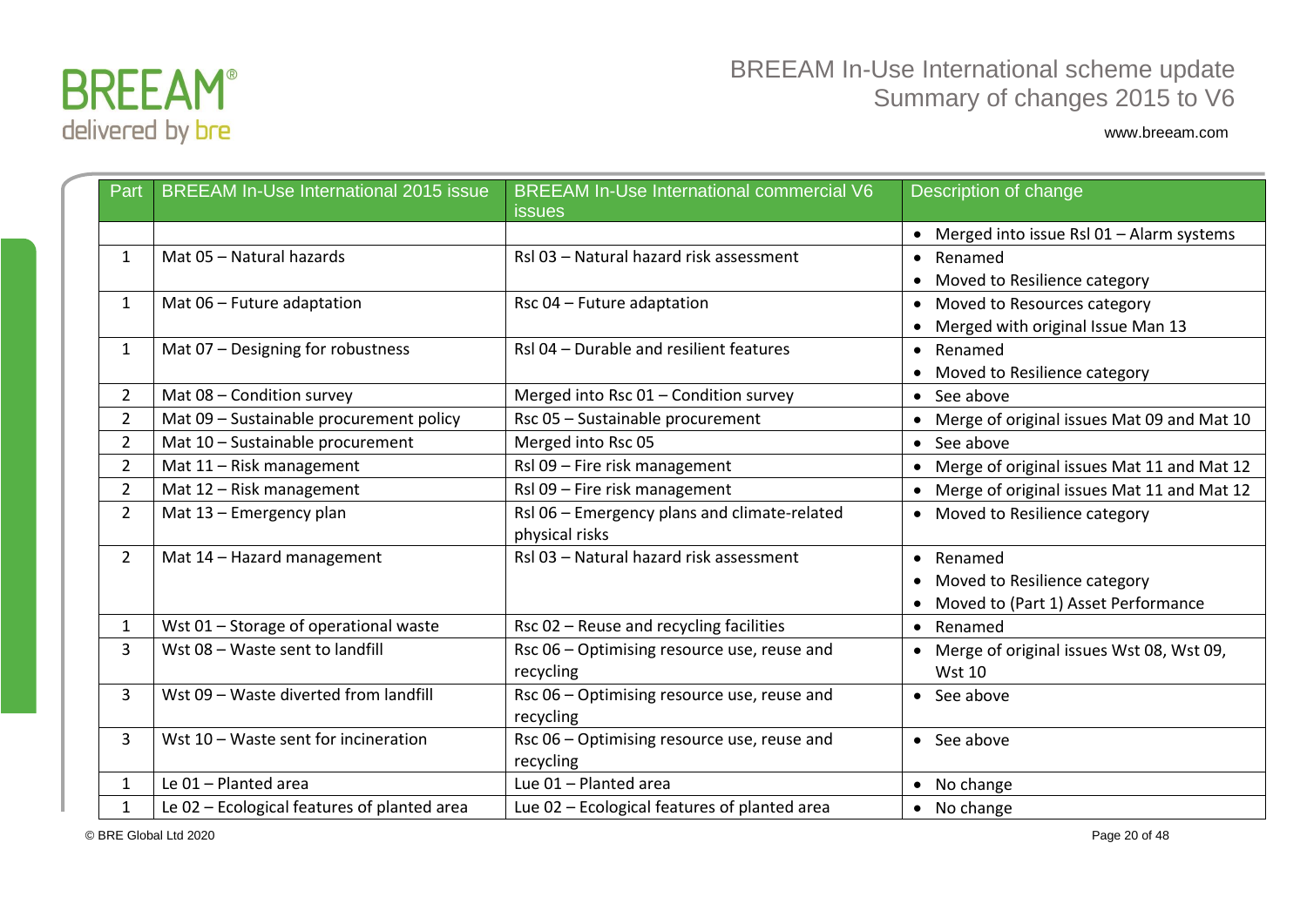

| Part           | <b>BREEAM</b> In-Use International 2015 issue   | <b>BREEAM In-Use International commercial V6</b><br><b>issues</b> | Description of change                                                                                                                                                                                                    |
|----------------|-------------------------------------------------|-------------------------------------------------------------------|--------------------------------------------------------------------------------------------------------------------------------------------------------------------------------------------------------------------------|
| 1              | Le 03 - Ecology report                          | Lue 03 - Ecology report                                           | • No change                                                                                                                                                                                                              |
| $\overline{2}$ | Le 04 - Biodiversity action plan                | Lue 04 - Biodiversity action plan                                 | • Merged with original issue Le 05                                                                                                                                                                                       |
| $\overline{2}$ | Le 05 - External landscaping/maintenance        | Lue 04 - Biodiversity action plan                                 | • Merged with original issue Le 04                                                                                                                                                                                       |
| $\mathbf{1}$   | Pol 01 - Pollution prevention                   | Pol 01 - Minimising watercourse pollution                         | • Renamed                                                                                                                                                                                                                |
| 1              | Pol 02 - Flood risk assessment                  | Rsl 01 - Flood risk assessment                                    | • Moved to Resilience category                                                                                                                                                                                           |
| $\mathbf{1}$   | Pol 03 - Impact mitigation                      | Rsl 02 - Surface water runoff impact mitigation                   | • Moved to Resilience category                                                                                                                                                                                           |
|                |                                                 |                                                                   | Renamed<br>$\bullet$                                                                                                                                                                                                     |
| $\mathbf{1}$   | Pol 04 - Impacts of refrigerants                | Pol 04 - Global warming impact of refrigerants                    | Renamed<br>$\bullet$                                                                                                                                                                                                     |
| 1              | Pol 05 - Leak detection systems                 | Pol 05 - Refrigerant leak detection systems                       | • Renamed                                                                                                                                                                                                                |
| $\mathbf{1}$   | Pol 06 - NOx emissions                          | Pol 03 - Local air quality                                        | General principles of air quality monitoring<br>$\bullet$<br>included in a new issue<br>Specific content relating to onsite<br>combustion of fuels leading to NOx<br>emissions moved to Health and Wellbeing<br>category |
| $\overline{2}$ | Pol 07 - Nighttime light pollution              | Pol 06 - Reduction of nighttime light pollution                   | • Renamed                                                                                                                                                                                                                |
| $\overline{2}$ | Pol 08 - Chemical storage                       | Pol 02 - Chemical storage                                         | • Moved to Part 1 (Asset Performance)                                                                                                                                                                                    |
| $\overline{2}$ | Pol 09 - Bunding                                | Pol 07 - Inspection of watercourse pollution                      | • Renamed                                                                                                                                                                                                                |
|                |                                                 | prevention features                                               | Merged with original issue Pol 10<br>$\bullet$                                                                                                                                                                           |
| $\overline{2}$ | Pol 10 - Light-liquid separators                | Merged with original issue Pol 09                                 | • See above                                                                                                                                                                                                              |
| $\overline{2}$ | Pol 11 - Refrigerants                           | Pol 08 - Refrigerant replacement                                  | • Renamed                                                                                                                                                                                                                |
| $\overline{2}$ | Pol 12 - Land contamination mitigation          | Pol 09 - Land contamination mitigation                            | • No change                                                                                                                                                                                                              |
| $\overline{2}$ | Pol 13 - Emergency preparedness and<br>response | Pol 10 - Response to pollution incidents                          | • Renamed                                                                                                                                                                                                                |
| $\overline{2}$ | Pol 14 - Complaints                             | Man 02 - Management engagement and feedback                       | • Moved to Management category                                                                                                                                                                                           |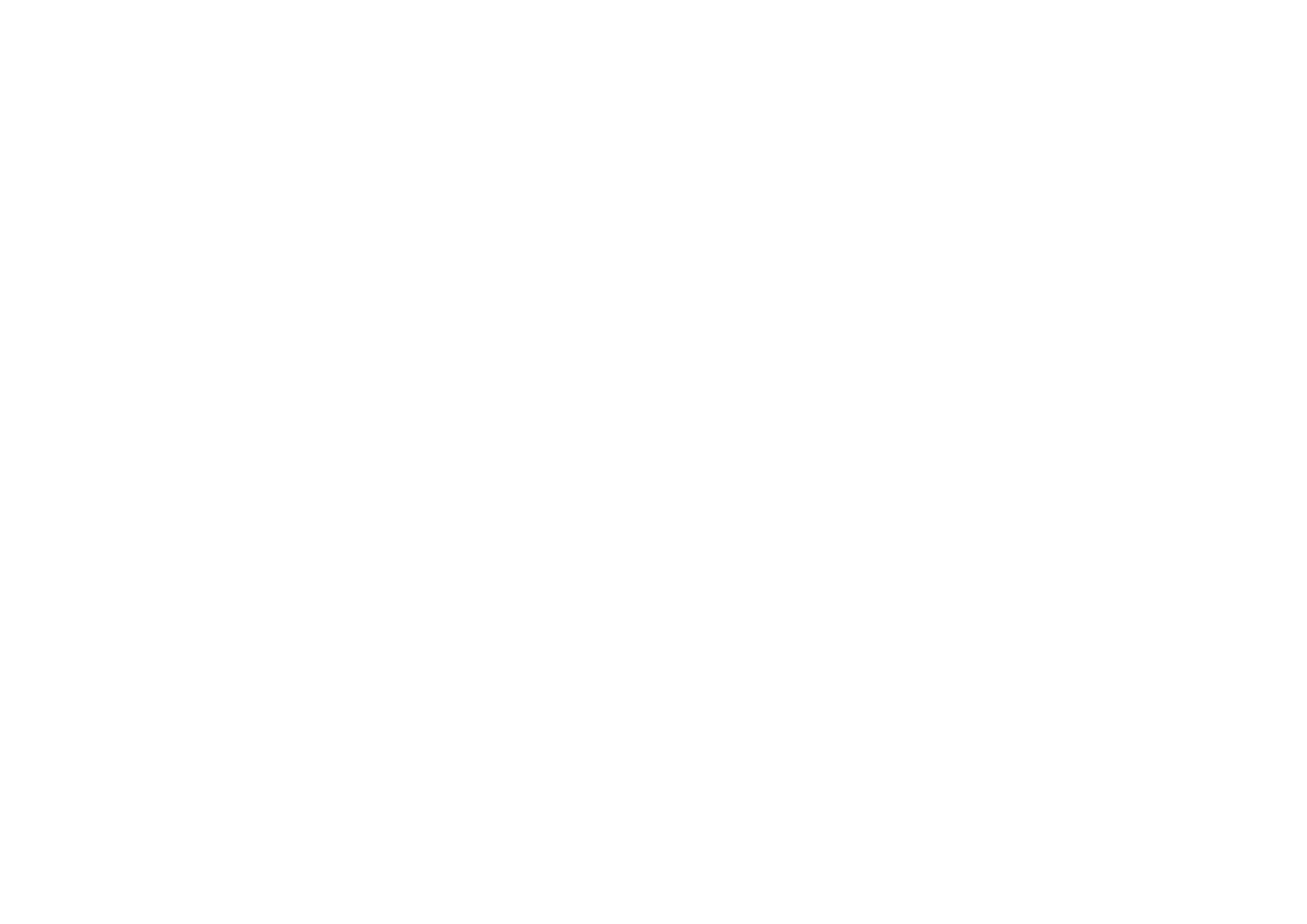applied. Different performance levels have been introduced to many assessment issues in order WR DYRLG DQ µDOO RU QRWKLQJ¶ DSSURDFK WR DFKLHYLQ, 2015 assessment issues have been merged, relocated or renamed for V6. Due to the level of change, many assessment issues have also been renumbered.

### Part 3 (Occupier management) removed

For this release, there has been no technical update to the Part 3 section. As a result, this Part has been excluded from the updated scheme manual. For any users wishing to assess against 3 Parts of BREEAM In-Use International (Inc. Occupier Management), the BREEAM In-Use International 2015 will be left open for registrations for a period of up to one year following the launch of BREEAM In-Use International V6 (see Transition from 2015 to Version 6). BREEAM is planning to review and potentially update the Part 3 section as part of the VFKHPH¶V IXV development.

### **Category weightings**

Category weightings are fundamental to any sustainability assessment method and provide a means of defining and ranking the relative importance and impact of sustainability issues. BREEAM uses an explicit category weighting system to determine the overall BREEAM score. The process for defining the BREEAM category weightings is set out in the BREEAM Briefing 3DSHU µ1HZ 0HWKRGRORJ\IRU \*HQHUDWLQJa‰ttable\$ on t&eDWH. BREEAM website; https://www.breeam.com/. The methodology has been applied with stakeholder consultation activities to generate consensus-based weightings for all categories across the BREEAM family of schemes, including BREEAM In-Use. The outputs from this exercise have been reviewed by BRE Global for the purposes of application in the BREEAM In-Use International V6 scheme and have been slightly adapted to take account of the scope of the updated scheme and the introduction of the Resources and Resilience categories. The resultant weightings were compared to and sense checked against the BREEAM In-Use International 2015 weightings to identify any significant deviations. BRE consider that the updated weightings reflect the potential for existing buildings, as well as the scope of the BREEAM In-Use International scheme, to have a meaningful impact on the sustainability aspects for each category. Please see table 1 below which highlights the changes to the environmental category weightings.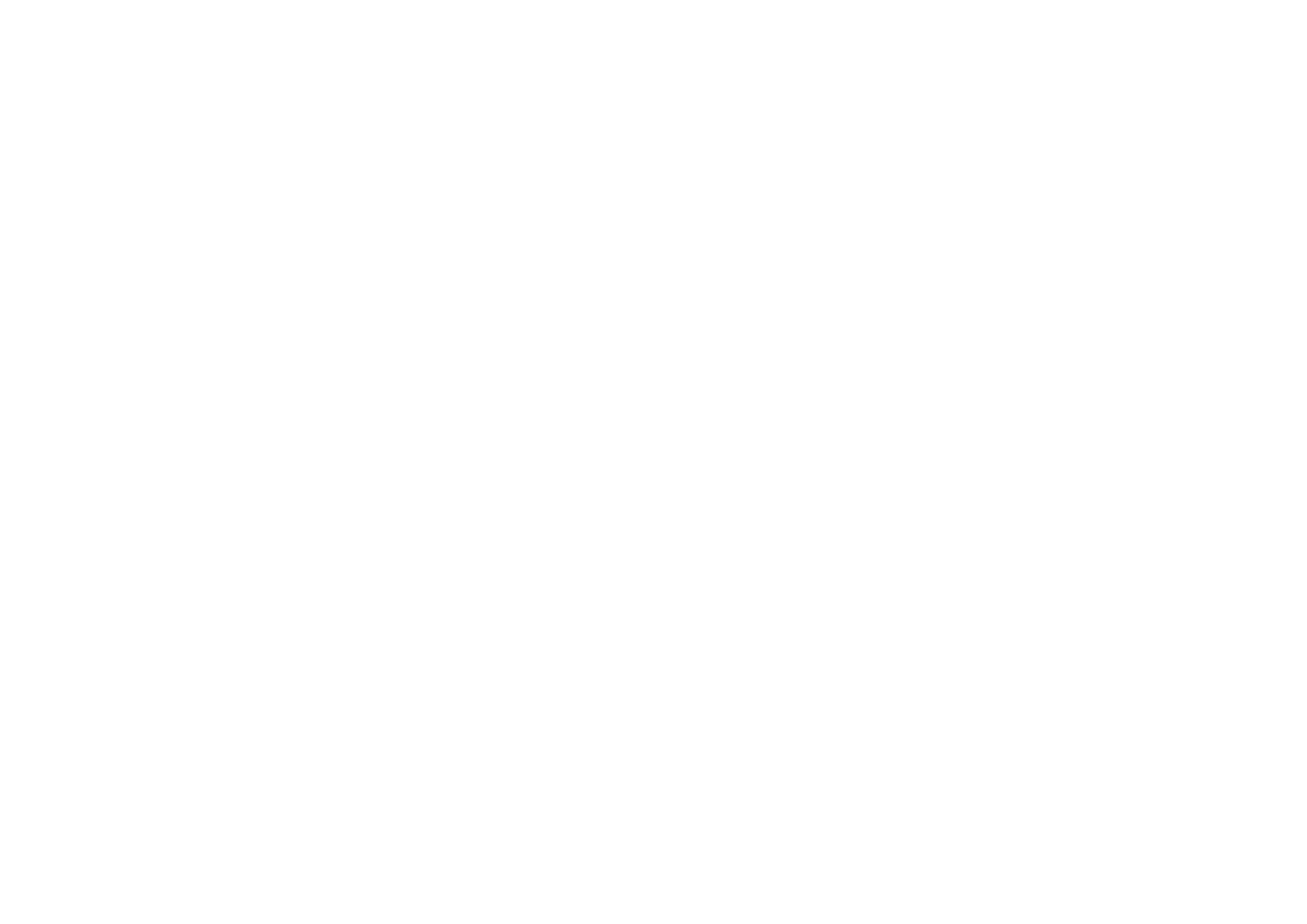

| <b>Part</b>    | <b>Issue</b>  | <b>Title</b>                                          | <b>Type of</b><br>change              | <b>Credits</b>        |                | <b>Minimum</b><br><b>standards</b> |                | <b>Exemplary</b><br>level<br><b>credits</b> | Description of key changes to the issue                                                                                                                                                                                                                                                                                                                               |
|----------------|---------------|-------------------------------------------------------|---------------------------------------|-----------------------|----------------|------------------------------------|----------------|---------------------------------------------|-----------------------------------------------------------------------------------------------------------------------------------------------------------------------------------------------------------------------------------------------------------------------------------------------------------------------------------------------------------------------|
|                |               |                                                       |                                       | 201<br>5 <sup>5</sup> | V <sub>6</sub> | 2015                               | V <sub>6</sub> |                                             |                                                                                                                                                                                                                                                                                                                                                                       |
| 2              | <b>Rsc 05</b> | Sustainable<br>procurement                            | SignificanW                           |                       | 8              | <b>No</b>                          | <b>Yes</b>     | $\overline{2}$                              | Answer options split out to recognise different<br>$\bullet$<br>uses and scope that the sustainable<br>procurement plan can cover<br>Covers a broader range of sustainability<br>$\bullet$<br>considerations for products and services<br>Plan to be more supportive and proactive in<br>assisting sustainable procurement<br>All timber-based products must be legal |
| $\overline{2}$ | <b>Rsc 06</b> | Optimising<br>resource use,<br>reuse and<br>recycling | <b>New</b><br><i>issue</i><br>(Merge) |                       | 6              | <b>No</b>                          | <b>No</b>      | <b>No</b>                                   | New issue on gathering waste data in a<br>$\bullet$<br>standardised way; supporting and<br>encouraging occupant participation in<br>reuse/recycling and setting effective targets<br>Merge of Part 3 original issues Wst 08 -<br>Waste sent to landfill, Wst 09 - Waste<br>diverted from landfill and Wst 10 - Waste<br>sent for incineration                         |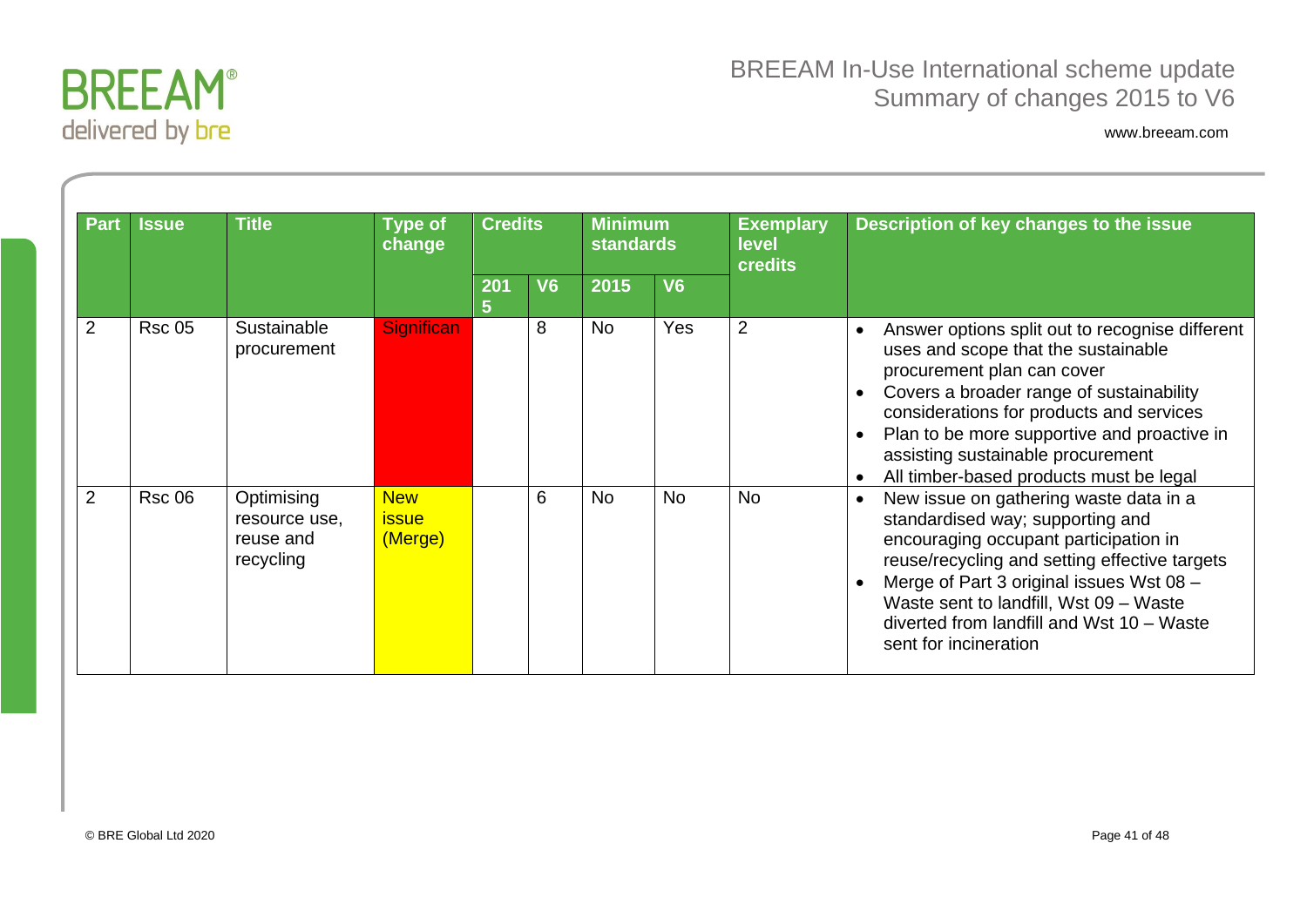

|             |               | <b>Resilience</b>                             |                          |                |                |                                    |                |                           |                                                                                                                                                                                                                                                                              |
|-------------|---------------|-----------------------------------------------|--------------------------|----------------|----------------|------------------------------------|----------------|---------------------------|------------------------------------------------------------------------------------------------------------------------------------------------------------------------------------------------------------------------------------------------------------------------------|
| <b>Part</b> | <b>Issue</b>  | <b>Title</b>                                  | <b>Type of</b><br>change | <b>Credits</b> |                | <b>Minimum</b><br><b>standards</b> |                | <b>Exemplary</b><br>level | Description of key changes to the issue                                                                                                                                                                                                                                      |
|             |               |                                               |                          | 201<br>5       | V <sub>6</sub> | 2015                               | V <sub>6</sub> | <b>credits</b>            |                                                                                                                                                                                                                                                                              |
|             | <b>RsI 01</b> | Flood risk<br>assessment                      | <b>Moderate</b>          | $\overline{4}$ | $\overline{4}$ | <b>No</b>                          | Yes            | 1                         | Credits are now available for Flood risk<br>$\bullet$<br>assessments that only cover River and Tidal<br>flooding. This allows more national flood<br>maps to be used<br>Exemplary level credit for including allowance<br>for climate change in the Flood risk<br>assessment |
|             | <b>RsI 02</b> | Surface water<br>run-off impact<br>mitigation | <b>Minor</b>             | $\overline{2}$ | $\overline{2}$ | <b>No</b>                          | <b>No</b>      | <b>No</b>                 | This issue was previously Pol 03. The name<br>has changed to align with BREEAM New<br>Construction                                                                                                                                                                           |
|             | <b>RsI 03</b> | Natural hazard<br>risk assessment             | <b>Minor</b>             | 6              | $\overline{4}$ | <b>No</b>                          | <b>No</b>      | <b>No</b>                 | Mat 05 and Mat 14 have been combined as<br>$\bullet$<br>they largely repeated each other                                                                                                                                                                                     |
|             | <b>RsI 04</b> | Durable and<br>resilient<br>features          | <b>Moderate</b>          | 2              | $\overline{4}$ | <b>No</b>                          | <b>No</b>      | <b>No</b>                 | Issue Mat 07 previously covered "Designing<br>for Robustness"<br>More specific durable and resilient design<br>$\bullet$<br>features are included that align with BREEAM<br><b>New Construction</b>                                                                          |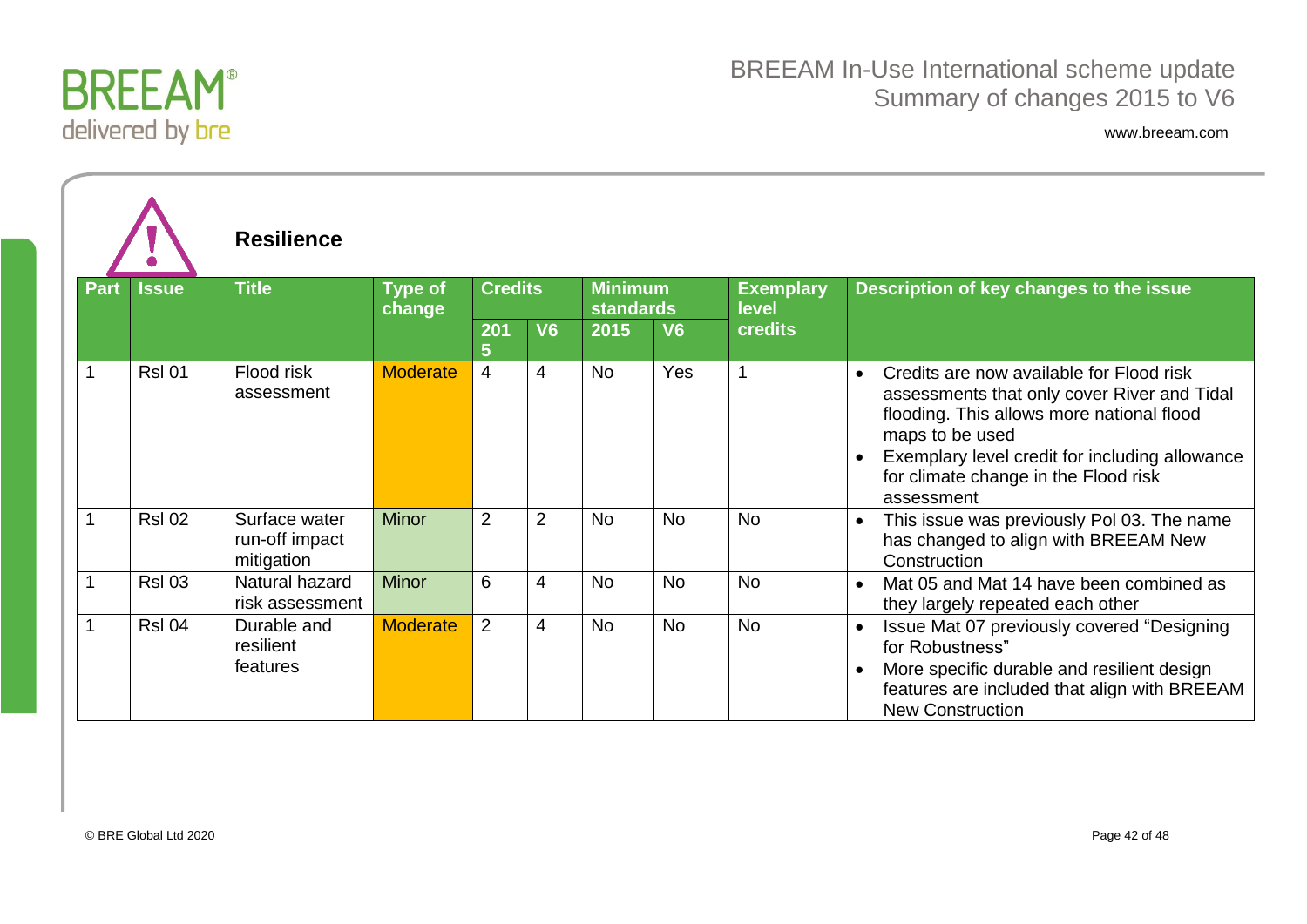

| <b>Part</b>    | <b>Issue</b>  | <b>Title</b>                                                | <b>Type of</b><br>change   | <b>Credits</b>                |                | <b>Minimum</b><br><b>standards</b> |           | <b>Exemplary</b><br>level<br><b>credits</b> | Description of key changes to the issue                                                                                                                                                                                                                         |
|----------------|---------------|-------------------------------------------------------------|----------------------------|-------------------------------|----------------|------------------------------------|-----------|---------------------------------------------|-----------------------------------------------------------------------------------------------------------------------------------------------------------------------------------------------------------------------------------------------------------------|
|                |               |                                                             |                            | 201<br>5                      | V <sub>6</sub> | 2015                               | <b>V6</b> |                                             |                                                                                                                                                                                                                                                                 |
|                | <b>RsI 05</b> | Alarm systems                                               | <b>Minor</b>               | 4                             | 4              | <b>No</b>                          | <b>No</b> | <b>No</b>                                   | Intruder alarms were previously within Mat 03<br>$\bullet$<br>Fire and Intruder alarms are now considered<br>$\bullet$<br>separately. Each has a requirement to be<br>connected to an Alarm receiving centre, to<br>ensure an appropriate response to the alarm |
| 2              | <b>RsI 06</b> | Emergency<br>plans and<br>climate-related<br>physical risks | <b>New</b><br><b>issue</b> | $\overline{4}$<br>(Mat<br>13) | 6              | <b>No</b>                          | <b>No</b> | $\overline{2}$                              | This issue starts with Mat $13 -$ Emergency<br>plans<br>There is an additional requirement to assess<br>climate-related physical risks                                                                                                                          |
| 2              | <b>RsI 07</b> | Climate-related<br>transition risks<br>and<br>opportunities | <b>New</b><br><b>issue</b> |                               | $\overline{4}$ | <b>No</b>                          | <b>No</b> | <b>No</b>                                   | New issue assessing an asset's resilience to<br>$\bullet$<br>transition risks associated with climate<br>change<br>Additional credits for externally disclosing the<br>metrics used in the assessment                                                           |
| $\overline{2}$ | <b>RsI 08</b> | Social risks and<br>opportunities                           | <b>New</b><br><b>issue</b> |                               | $\overline{4}$ | <b>No</b>                          | <b>No</b> | <b>No</b>                                   | New issue that assesses an asset's resilience<br>$\bullet$<br>to social risks and ability to response to social<br>opportunities<br>Additional credits for externally disclosing the<br>$\bullet$<br>metrics used in the assessment                             |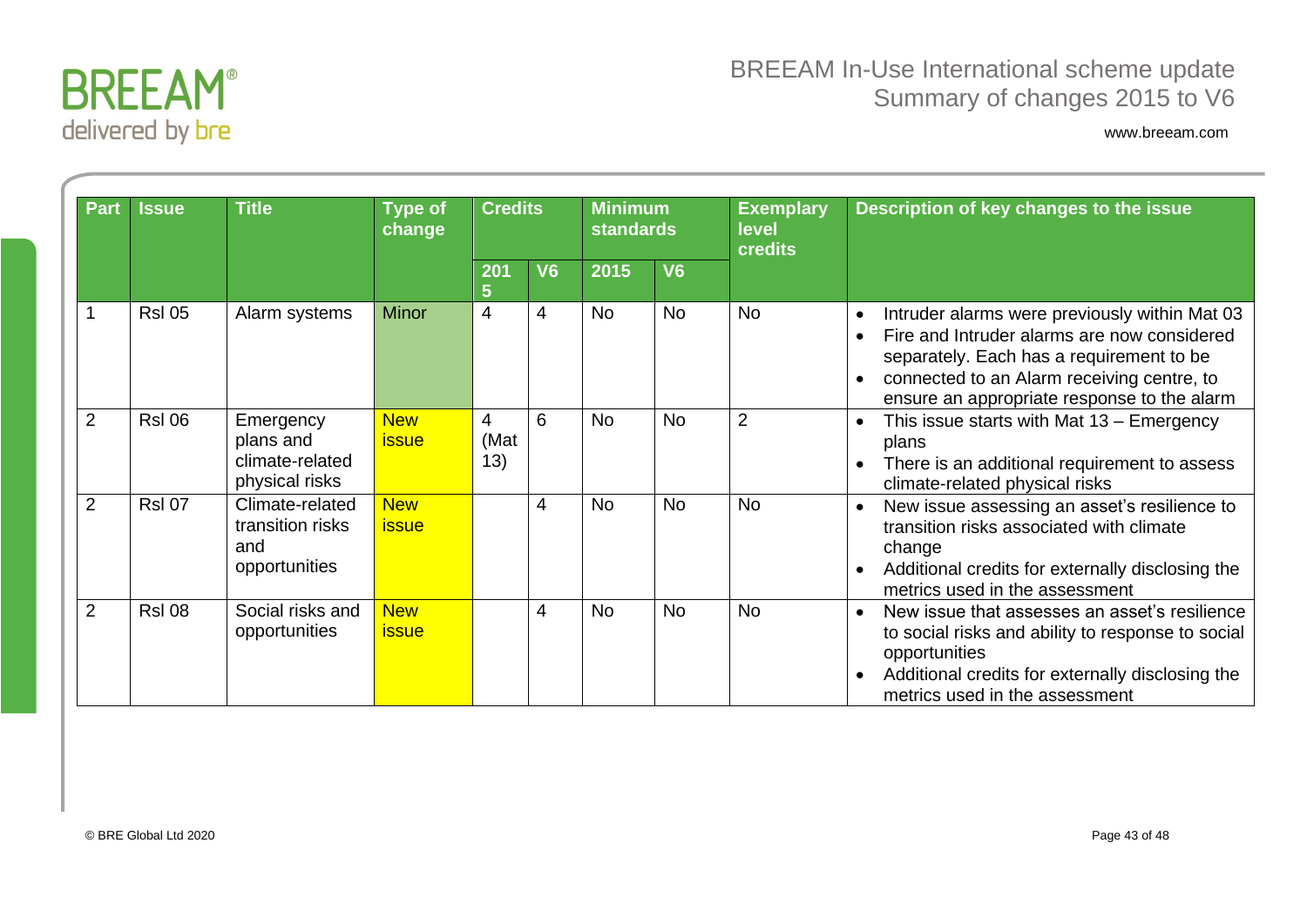

| <b>Part</b>    | <b>Issue</b>  | <b>Title</b>                | <b>Type of</b><br>change | <b>Credits</b> |                | <b>Minimum</b><br><b>standards</b> |                | <b>Exemplary</b><br>level<br><b>credits</b> | Description of key changes to the issue                                                                                                                                                                                                                                                                                                                                                 |
|----------------|---------------|-----------------------------|--------------------------|----------------|----------------|------------------------------------|----------------|---------------------------------------------|-----------------------------------------------------------------------------------------------------------------------------------------------------------------------------------------------------------------------------------------------------------------------------------------------------------------------------------------------------------------------------------------|
|                |               |                             |                          | 201<br>5       | V <sub>6</sub> | 2015                               | V <sub>6</sub> |                                             |                                                                                                                                                                                                                                                                                                                                                                                         |
| 2              | <b>RsI 09</b> | Fire risk<br>management     | <b>Moderate</b>          | 4              | 4              | <b>No</b>                          | <b>No</b>      | <b>No</b>                                   | The two original issues for Fire risk<br>management (Mat 11, Mat 12) have been<br>combined.<br>Projects now have to confirm that all fire<br>regulations have been met and have<br>completed a Fire Risk Assessment to achieve<br>a minimum standard for an Acceptable rating.<br>Credits are only available where the<br>$\bullet$<br>requirements go beyond regulatory<br>compliance. |
| $\overline{2}$ | <b>RsI 10</b> | Security risk<br>assessment | <b>Moderate</b>          | 4              | $\overline{2}$ | <b>No</b>                          | No             |                                             | The issue now asks for a security risk<br>assessment to be carried out<br>Exemplary credit is awarded if a risk-based<br>security rating scheme is used                                                                                                                                                                                                                                 |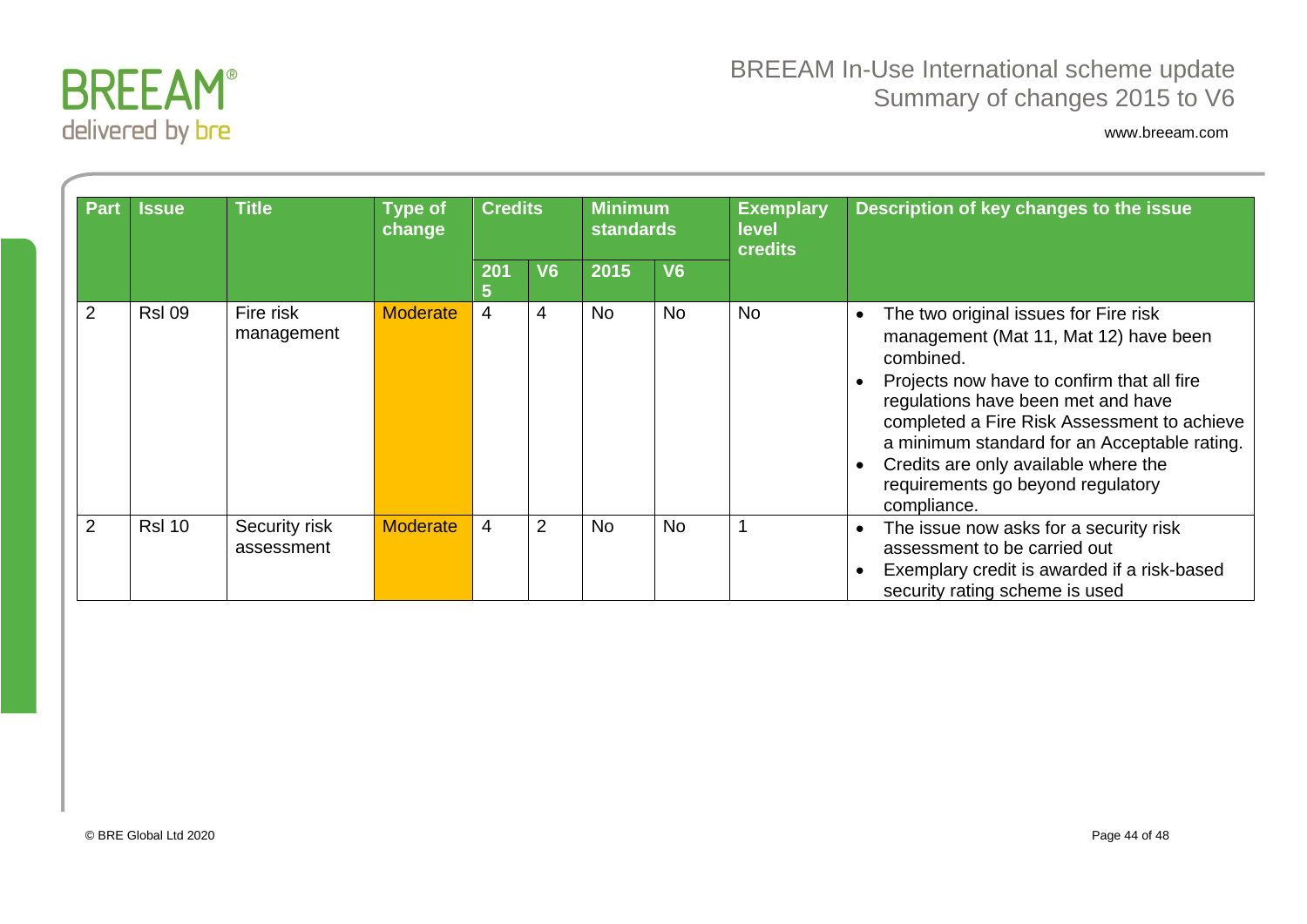

|                             |          | <b>Land Use and Ecology</b>               |                          |                |                |                                    |                |                           |                                                                                                                                                                                                                                                                           |  |  |  |  |  |  |
|-----------------------------|----------|-------------------------------------------|--------------------------|----------------|----------------|------------------------------------|----------------|---------------------------|---------------------------------------------------------------------------------------------------------------------------------------------------------------------------------------------------------------------------------------------------------------------------|--|--|--|--|--|--|
| <b>Part</b><br><b>Issue</b> |          | <b>Title</b>                              | <b>Type of</b><br>change | <b>Credits</b> |                | <b>Minimum</b><br><b>standards</b> |                | <b>Exemplary</b><br>level | Description of key changes to the issue                                                                                                                                                                                                                                   |  |  |  |  |  |  |
|                             |          |                                           |                          | 201<br>5       | V <sub>6</sub> | 2015                               | V <sub>6</sub> | credits                   |                                                                                                                                                                                                                                                                           |  |  |  |  |  |  |
|                             | Lue $01$ | <b>Planted Area</b>                       | <b>Minor</b>             | $\overline{4}$ | 4              | <b>No</b>                          | <b>No</b>      | <b>No</b>                 | Changed answer option input to account for<br>$\bullet$<br>numerical data collection<br>Addition of methodology section to explain<br>$\bullet$<br>how to measure the asset footprint and<br>percentage (%) of planted area                                               |  |  |  |  |  |  |
| $\overline{1}$              | Lue 02   | Ecological<br>features of<br>planted area | <b>Minor</b>             | $\overline{2}$ | $\overline{2}$ | <b>No</b>                          | <b>No</b>      |                           | Increase in the diversity of permitted<br>$\bullet$<br>ecological features<br>Decrease in credit allocation for each<br>ecological feature implemented                                                                                                                    |  |  |  |  |  |  |
| $\overline{2}$              | Lue $03$ | Ecology report                            | <b>Moderate</b>          | 4              | 4              | <b>No</b>                          | <b>No</b>      | <b>No</b>                 | Addition of time scales to the ecology report<br>$\bullet$<br>The asset now must implement some of the<br>actions in the ecology report before it can be<br>considered for any credits<br>Optional offsetting of ecological enhancement<br>$\bullet$<br>has been included |  |  |  |  |  |  |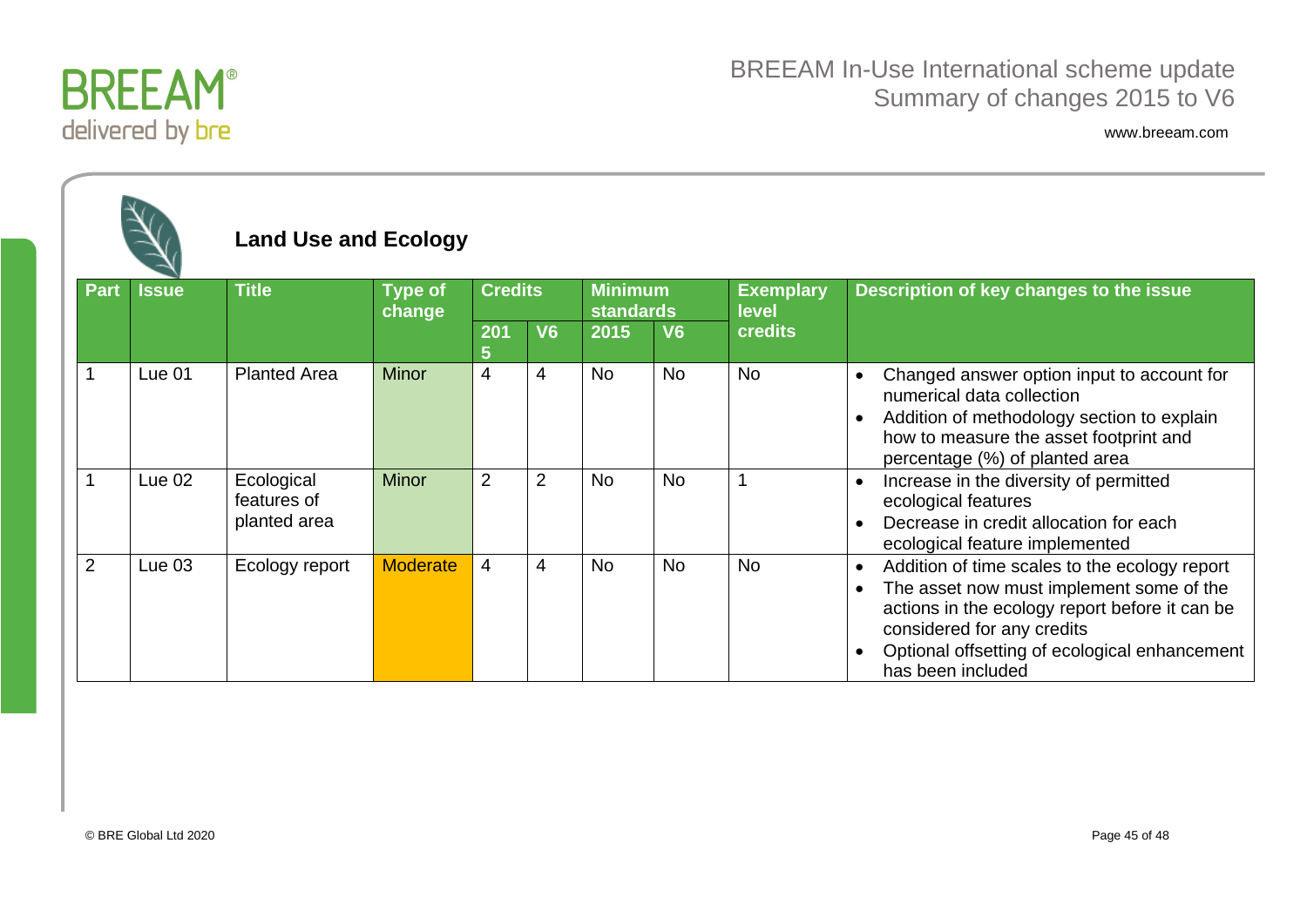

| <b>Part</b> | <b>Issue</b> | <b>Title</b>                              | <b>Credits</b><br><b>Minimum</b><br>Type of<br><b>standards</b><br>level<br>change<br><b>credits</b><br>V <sub>6</sub><br>V <sub>6</sub><br>2015<br>201 |                |   |           |           | <b>Exemplary</b> | Description of key changes to the issue                                                                                                                                                                                                                         |
|-------------|--------------|-------------------------------------------|---------------------------------------------------------------------------------------------------------------------------------------------------------|----------------|---|-----------|-----------|------------------|-----------------------------------------------------------------------------------------------------------------------------------------------------------------------------------------------------------------------------------------------------------------|
|             |              |                                           |                                                                                                                                                         |                |   |           |           |                  |                                                                                                                                                                                                                                                                 |
|             | Lue $04$     | <b>Biodiversity</b><br>management<br>plan | Significant                                                                                                                                             | $\overline{4}$ | 6 | <b>No</b> | <b>No</b> | <b>No</b>        | This issue has been combined with original<br>Le5.<br>Increase in the credit allowance and a two-<br>route option has been implemented, with one<br>for more complex sites<br>The option for offsetting the ecological<br>enhancement has continued to be used. |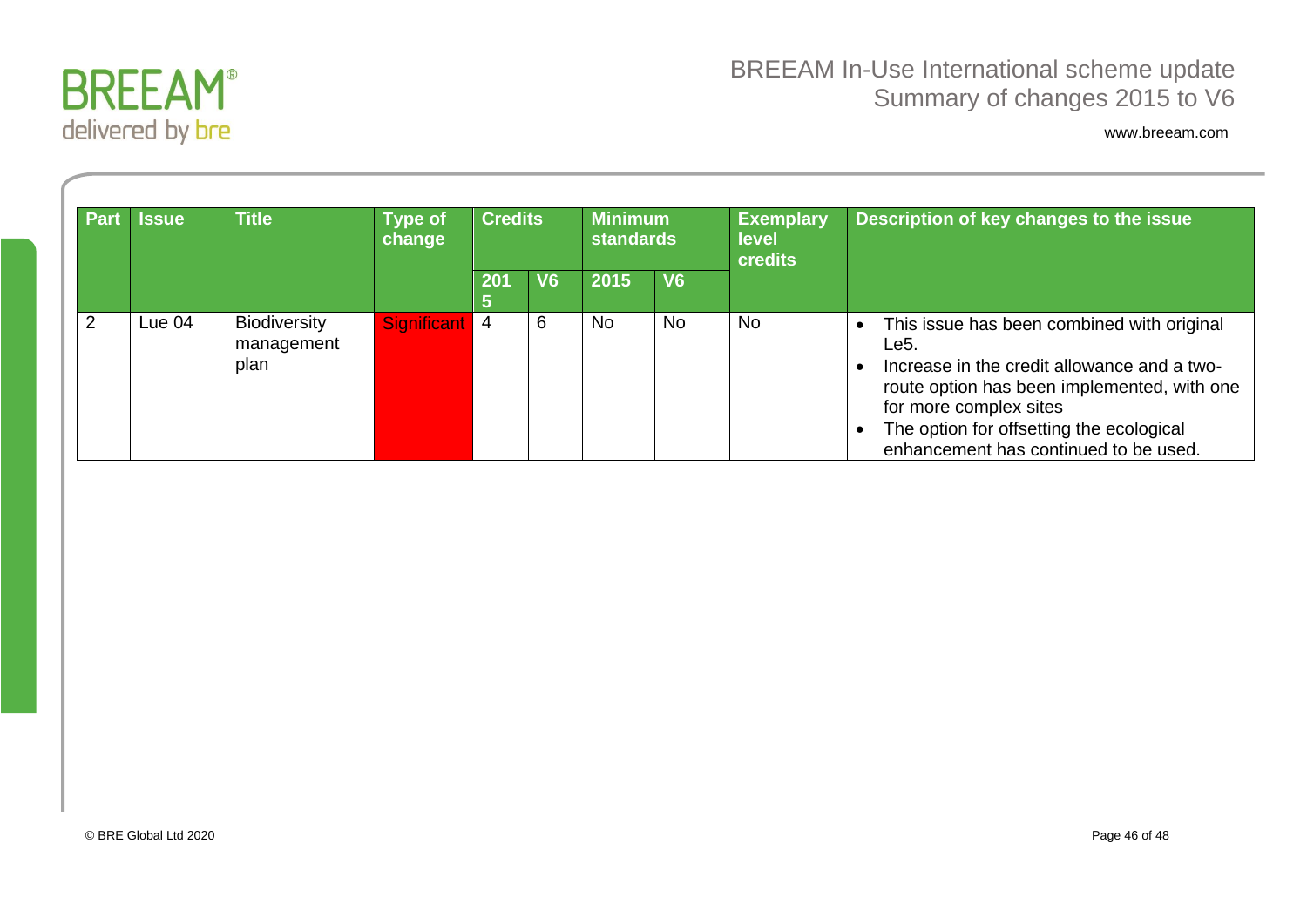

www.breeam.com

|              |               | <b>Pollution</b>                               |                          |                |                |                                    |                |                           |                                                                                                                                                                                                                                                                          |
|--------------|---------------|------------------------------------------------|--------------------------|----------------|----------------|------------------------------------|----------------|---------------------------|--------------------------------------------------------------------------------------------------------------------------------------------------------------------------------------------------------------------------------------------------------------------------|
| <b>Part</b>  | <b>Issue</b>  | <b>Title</b>                                   | <b>Type of</b><br>change | <b>Credits</b> |                | <b>Minimum</b><br><b>standards</b> |                | <b>Exemplary</b><br>level | Description of key changes to the issue                                                                                                                                                                                                                                  |
|              |               |                                                |                          | 201<br>5       | V <sub>6</sub> | 2015                               | V <sub>6</sub> | credits                   |                                                                                                                                                                                                                                                                          |
| $\mathbf{1}$ | <b>Pol 01</b> | Minimising<br>watercourse<br>pollution         | <b>Minor</b>             | $\overline{4}$ | 4              | <b>No</b>                          | <b>No</b>      | <b>No</b>                 | Requirements for Light liquid separators and<br>Grease separators have been split to for<br>clarity<br>If these are not applicable to the asset, the issue<br>can be filtered out                                                                                        |
| 1            | <b>Pol 02</b> | Chemical<br>storage                            | Minor                    | 4              | $\overline{2}$ | <b>No</b>                          | <b>No</b>      | <b>No</b>                 | This issue has been moved from Part 2 to<br>Part 1<br>The number of credits has been reduced as<br>this is a relatively basic requirement<br>The issue can now be filtered out if it is not<br>applicable                                                                |
|              | <b>Pol 03</b> | Local air quality                              | Significant 4            |                | $\overline{4}$ | <b>No</b>                          | <b>No</b>      | <b>No</b>                 | This issue was previously Pol 06<br>$\bullet$<br>The issue now goes beyond asking if NOx is<br>$\bullet$<br>produced and sets limits on how much can be<br>produced<br>Limits for Particulates and VOC have been<br>set to address other aspects of Local air<br>quality |
|              | <b>Pol 04</b> | Global warming<br>potential of<br>refrigerants | <b>Moderate</b>          | $\overline{4}$ | 4              | <b>No</b>                          | <b>No</b>      | <b>No</b>                 | 1 credit can now be achieved if 50% of<br>$\bullet$<br>refrigerants have a low GWP.<br>The issue can be filtered out if not applicable                                                                                                                                   |

© BRE Global Ltd 2020 Page 47 of 48